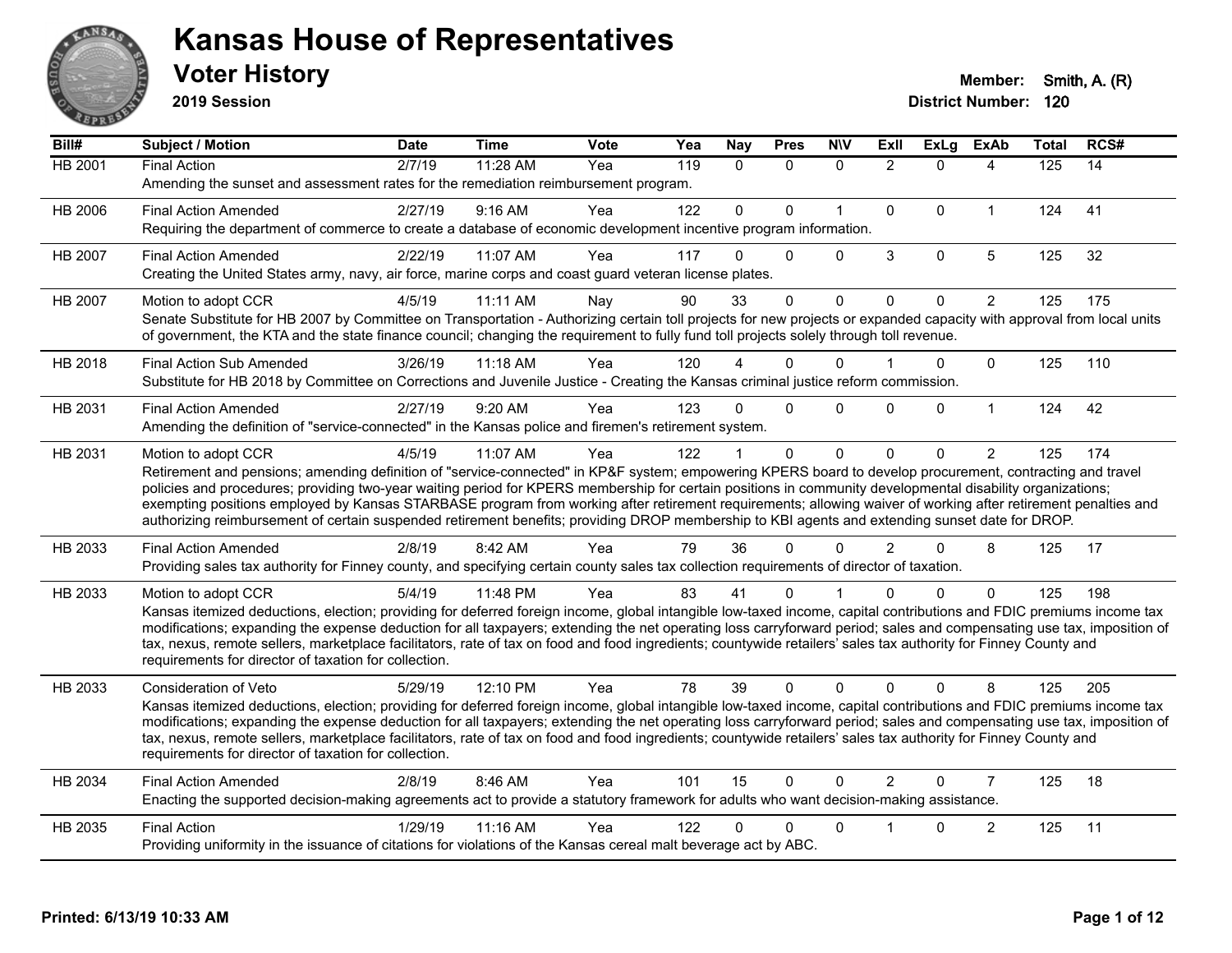

**2019 Session**

| Bill#   | Subject / Motion                                                                                                                                                                                         | <b>Date</b> | <b>Time</b> | Vote | Yea              | <b>Nay</b>     | <b>Pres</b>  | <b>NIV</b>   | ExII           | <b>ExLg</b>  | <b>ExAb</b>    | <b>Total</b> | RCS#             |
|---------|----------------------------------------------------------------------------------------------------------------------------------------------------------------------------------------------------------|-------------|-------------|------|------------------|----------------|--------------|--------------|----------------|--------------|----------------|--------------|------------------|
| HB 2035 | Motion to Concur<br>Providing uniformity in the issuance of citations for violations of the Kansas cereal malt beverage act by ABC.                                                                      | 3/26/19     | 12:29 PM    | Yea  | $\overline{122}$ | $\overline{2}$ | $\mathbf{0}$ | $\mathbf{0}$ |                | $\mathbf{0}$ | $\mathbf{0}$   | 125          | $\overline{142}$ |
| HB 2038 | <b>Final Action</b><br>Revoking spousal inheritance rights upon divorce.                                                                                                                                 | 2/7/19      | 11:29 AM    | Yea  | 114              | 5              | $\Omega$     | $\mathbf{0}$ | $\overline{2}$ | $\Omega$     | 4              | 125          | 15               |
| HB 2038 | Mot to Concur in Conference<br>Revoking spousal inheritance rights upon divorce.                                                                                                                         | 4/5/19      | 5:17 PM     | Yea  | 120              | $\mathbf 0$    | $\mathbf 0$  | 0            | $\Omega$       | $\mathbf 0$  | 5              | 125          | 187              |
| HB 2039 | <b>Final Action Amended</b><br>Extending recognition of tribal court judgments pursuant to supreme court rules.                                                                                          | 2/7/19      | 11:30 AM    | Yea  | 119              | 0              | $\mathbf 0$  | 0            | $\overline{a}$ | $\mathbf 0$  | 4              | 125          | 16               |
| HB 2039 | Motion to adopt CCR<br>Updating laws concerning limited liability companies; exempting animal shelters from registration requirements as charitable organizations.                                       | 4/5/19      | 3:00 PM     | Yea  | 121              | $\Omega$       | $\mathbf{0}$ | $\Omega$     | $\Omega$       | $\Omega$     | 4              | 125          | 181              |
| HB 2041 | <b>Final Action</b><br>Prohibiting certain unfair or deceptive acts or practices under a life insurance policy for a living organ donor.                                                                 | 3/21/19     | 11:50 AM    | Yea  | 94               | 29             | $\Omega$     | $\mathbf{0}$ | $\Omega$       |              | $\mathbf{1}$   | 125          | 99               |
| HB 2044 | <b>Final Action</b><br>Income tax credit for taxpayer purchases of certain goods and services from qualified vendors providing employment for blind or disabled individuals.                             | 2/6/19      | 11:18 AM    | Yea  | 115              |                | $\mathbf{0}$ | 0            | 5              |              | 3              | 125          | 12               |
| HB 2048 | <b>Emergency Final Action Amended</b><br>Clarifying the definition of comparable offense under the Kansas criminal code.                                                                                 | 2/27/19     | 11:59 AM    | Yea  | 122              | $\overline{2}$ | $\mathbf{0}$ | $\Omega$     | $\Omega$       | $\Omega$     | $\mathbf{0}$   | 124          | 67               |
| HB 2054 | <b>Final Action Amended</b><br>Providing for fully-insured association health plans.                                                                                                                     | 3/26/19     | 11:20 AM    | Yea  | 101              | 23             | $\mathbf{0}$ | $\mathbf{0}$ | $\mathbf{1}$   | $\mathbf{0}$ | $\mathbf{0}$   | 125          | 111              |
| HB 2063 | <b>Final Action</b><br>Relating to the applicability of conditions for operating recreational trails.                                                                                                    | 2/6/19      | 11:20 AM    | Yea  | 102              | 14             | $\mathbf 0$  | $\pmb{0}$    | 5              | $\mathbf{1}$ | $\sqrt{3}$     | 125          | 13               |
| HB 2066 | <b>Final Action Amended</b><br>Expanding medicaid eligibility by enacting the KanCare bridge to a healthy Kansas program.                                                                                | 3/21/19     | 12:10 PM    | Yea  | 69               | 54             | $\mathbf{0}$ | $\mathbf{0}$ | $\Omega$       | $\mathbf{1}$ | $\mathbf{1}$   | 125          | 100              |
| HB 2070 | <b>Final Action</b><br>Designating a portion of United States highway 75 as the John Armstrong memorial highway.                                                                                         | 2/20/19     | $11:20$ AM  | Yea  | 121              | 0              | $\mathbf{0}$ | $\Omega$     | $\overline{2}$ | $\mathbf 0$  | $\overline{2}$ | 125          | 22               |
| HB 2070 | Motion to Concur<br>Designating a portion of United States highway 75 as the John Armstrong memorial highway and a bridge on United States highway 77 as the SGT Kevin A. Gilbertson<br>memorial bridge. | 4/4/19      | 10:48 AM    | Yea  | 122              | $\Omega$       | $\pmb{0}$    | 0            |                | $\pmb{0}$    | $\overline{c}$ | 125          | 162              |
| HB 2082 | <b>Final Action Amended</b><br>Allowing pharmacists to administer drugs pursuant to a prescription order.                                                                                                | 3/21/19     | 12:11 PM    | Yea  | 122              | $\mathbf{1}$   | $\mathbf 0$  | $\mathbf 0$  | $\mathbf 0$    | $\mathbf{1}$ | $\mathbf{1}$   | 125          | 101              |
| HB 2084 | <b>Final Action Amended</b><br>Amending the Kansas 911 act.                                                                                                                                              | 2/27/19     | 9:23 AM     | Yea  | 94               | 29             | $\mathbf 0$  | 0            | 0              | $\pmb{0}$    | 1              | 124          | 43               |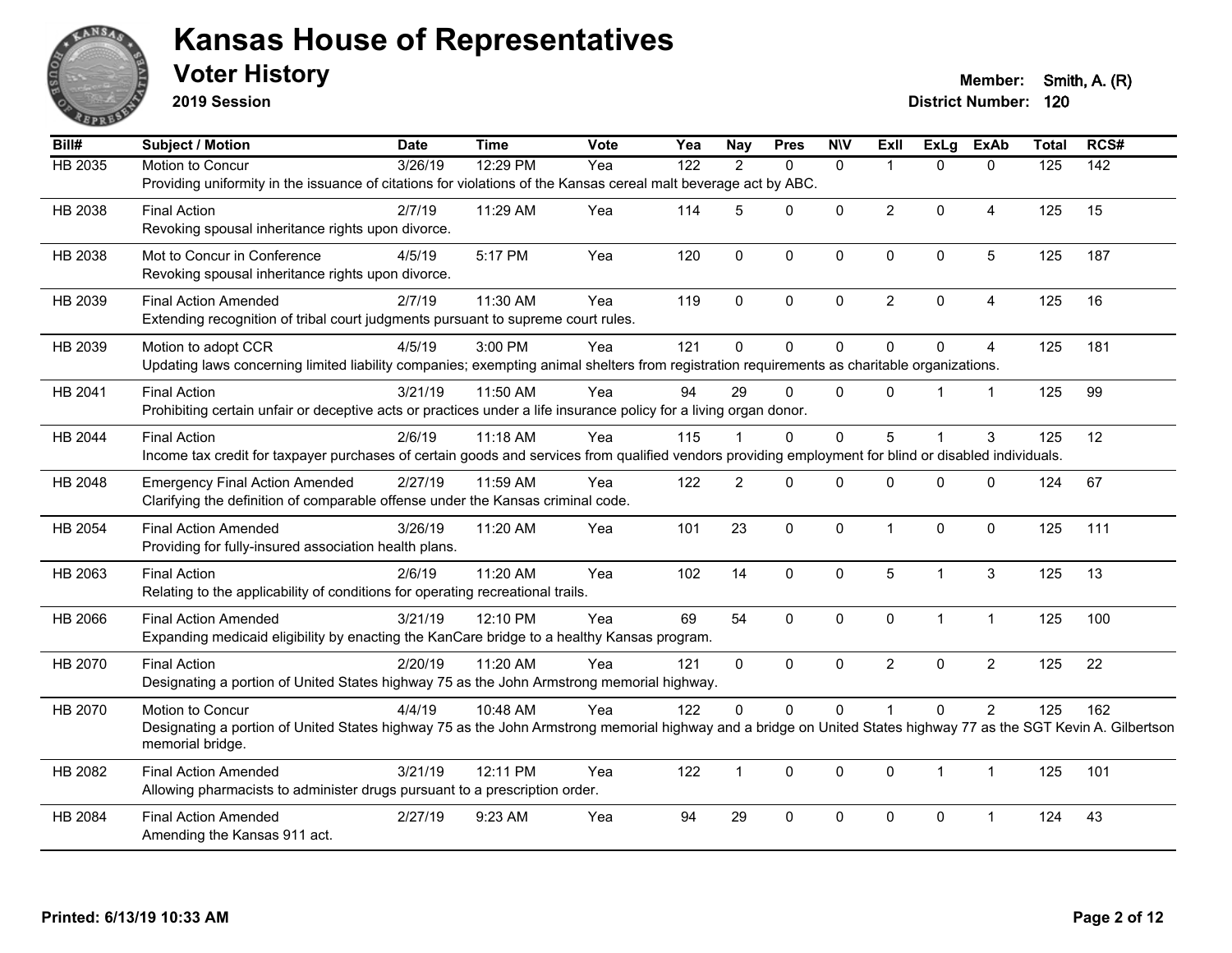

**2019 Session**

| $\overline{Bill#}$ | Subject / Motion                                                                                                                                                                                  | <b>Date</b> | <b>Time</b> | Vote | Yea | <b>Nay</b>      | <b>Pres</b>  | <b>NIV</b>   | <b>Exll</b>          | ExLg           | <b>ExAb</b>    | <b>Total</b> | RCS# |
|--------------------|---------------------------------------------------------------------------------------------------------------------------------------------------------------------------------------------------|-------------|-------------|------|-----|-----------------|--------------|--------------|----------------------|----------------|----------------|--------------|------|
| HB 2084            | Motion to Concur                                                                                                                                                                                  | 4/4/19      | 10:57 AM    | Yea  | 87  | $\overline{35}$ | $\Omega$     | $\mathbf{0}$ | $\blacktriangleleft$ | $\Omega$       | 2              | 125          | 163  |
|                    | Amending the Kansas 911 act.                                                                                                                                                                      |             |             |      |     |                 |              |              |                      |                |                |              |      |
| HB 2085            | <b>Final Action Amended</b>                                                                                                                                                                       | 2/22/19     | 11:08 AM    | Yea  | 117 | $\mathbf{0}$    | $\Omega$     | $\mathbf{0}$ | 3                    | $\Omega$       | 5              | 125          | 33   |
|                    | Concerning requirements for the reinstatement of a forfeited benefit unit of a rural water district.                                                                                              |             |             |      |     |                 |              |              |                      |                |                |              |      |
| HB 2085            | Mot to Concur in Conference                                                                                                                                                                       | 4/4/19      | 10:59 AM    | Yea  | 122 | $\mathbf 0$     | $\mathbf 0$  | $\pmb{0}$    | 1                    | $\Omega$       | $\overline{c}$ | 125          | 164  |
|                    | Extending the repayment period for municipal loans for public water supply projects and clarifying the reinstatement requirements for rural water district forfeited<br>benefit units.            |             |             |      |     |                 |              |              |                      |                |                |              |      |
| HB 2087            | <b>Final Action Amended</b>                                                                                                                                                                       | 2/21/19     | 11:20 AM    | Yea  | 116 | 1               | $\mathbf 0$  | $\mathbf 0$  | 4                    | $\overline{1}$ | $\mathfrak{S}$ | 125          | 26   |
|                    | Allowing certain light screening material on motor vehicle windows.                                                                                                                               |             |             |      |     |                 |              |              |                      |                |                |              |      |
| HB 2087            | Motion to adopt CCR                                                                                                                                                                               | 4/5/19      | 11:14 AM    | Yea  | 123 | $\mathbf 0$     | $\mathbf 0$  | $\mathbf 0$  | $\mathbf 0$          | $\mathbf 0$    | $\overline{2}$ | 125          | 176  |
|                    | Changing the definition of school bus for purposes of the motor-fuel tax law.                                                                                                                     |             |             |      |     |                 |              |              |                      |                |                |              |      |
| HB 2097            | <b>Final Action</b>                                                                                                                                                                               | 2/21/19     | 11:21 AM    | Yea  | 116 | $\mathbf{1}$    | $\Omega$     | $\mathbf 0$  | 4                    | $\mathbf{1}$   | $\mathbf{3}$   | 125          | 27   |
|                    | Providing method for calculating cost of keeping civil prisoners in county jail.                                                                                                                  |             |             |      |     |                 |              |              |                      |                |                |              |      |
| HB 2101            | <b>Final Action Amended</b>                                                                                                                                                                       | 2/22/19     | 11:09 AM    | Yea  | 116 | 1               | $\mathbf 0$  | $\mathbf 0$  | 3                    | 0              | $\overline{5}$ | 125          | 34   |
|                    | Updating state credit union statutes.                                                                                                                                                             |             |             |      |     |                 |              |              |                      |                |                |              |      |
| HB 2103            | <b>Final Action</b>                                                                                                                                                                               | 2/27/19     | 9:24 AM     | Yea  | 122 | $\mathbf{1}$    | $\mathbf 0$  | $\mathbf{0}$ | $\overline{0}$       | 0              | $\mathbf{1}$   | 124          | 44   |
|                    | Amending the revised Kansas code for care of children to provide requirements for placement of a child in a qualified residential treatment program.                                              |             |             |      |     |                 |              |              |                      |                |                |              |      |
| HB 2103            | Motion to Concur                                                                                                                                                                                  | 4/4/19      | 11:02 AM    | Yea  | 120 | $\overline{2}$  | $\Omega$     | $\Omega$     |                      | $\mathbf{0}$   | 2              | 125          | 165  |
|                    | Amending the revised Kansas code for care of children to provide requirements for placement of a child in a qualified residential treatment program.                                              |             |             |      |     |                 |              |              |                      |                |                |              |      |
| HB 2104            | <b>Final Action Amended</b>                                                                                                                                                                       | 2/21/19     | 11:22 AM    | Yea  | 117 | $\Omega$        | $\mathbf 0$  | 0            | 4                    | $\mathbf{1}$   | 3              | 125          | 28   |
|                    | Amendments related to driving under the influence, including preliminary screening tests, implied consent advisories and test refusal.                                                            |             |             |      |     |                 |              |              |                      |                |                |              |      |
| HB 2105            | <b>Final Action</b>                                                                                                                                                                               | 2/21/19     | 11:23 AM    | Yea  | 117 | $\Omega$        | $\Omega$     | $\mathbf 0$  | 4                    | $\overline{1}$ | $\mathbf{3}$   | 125          | 29   |
|                    | Updating laws concerning limited liability companies.                                                                                                                                             |             |             |      |     |                 |              |              |                      |                |                |              |      |
| HB 2118            | <b>Final Action Amended</b>                                                                                                                                                                       | 3/27/19     | 8:54 AM     | Nay  | 106 | 18              | $\mathbf{0}$ | $\mathbf{0}$ | $\mathbf{0}$         | $\mathbf{0}$   | $\mathbf{1}$   | 125          | 149  |
|                    | Providing income tax credits for aerospace and aviation program graduates and their employers.                                                                                                    |             |             |      |     |                 |              |              |                      |                |                |              |      |
| HB 2119            | <b>Final Action Amended</b>                                                                                                                                                                       | 2/22/19     | $11:10$ AM  | Yea  | 117 | $\Omega$        | $\Omega$     | $\Omega$     | 3                    | $\Omega$       | 5              | 125          | 35   |
|                    | Empowering the KPERS board to develop policies and procedures relating to procurement, enter into certain contracts and allow travel for trustees and employees of<br>the system.                 |             |             |      |     |                 |              |              |                      |                |                |              |      |
| HB 2119            | Motion to adopt CCR                                                                                                                                                                               | 4/5/19      | 5:14 PM     | Yea  | 117 | 3               | $\Omega$     | $\Omega$     | $\Omega$             | $\Omega$       | 5              | 125          | 186  |
|                    | Providing for licensed pharmacists to administer certain drugs, authorizing certain business entities to hire physicians and chiropractors and requiring electronic<br>prescriptions for opiates. |             |             |      |     |                 |              |              |                      |                |                |              |      |
| HB 2123            | <b>Final Action</b>                                                                                                                                                                               | 2/20/19     | 11:08 AM    | Yea  | 121 | $\mathbf 0$     | $\mathbf 0$  | $\mathbf 0$  | $\overline{2}$       | 0              | $\overline{2}$ | 125          | 23   |
|                    | Amending the Kansas national guard educational assistance act.                                                                                                                                    |             |             |      |     |                 |              |              |                      |                |                |              |      |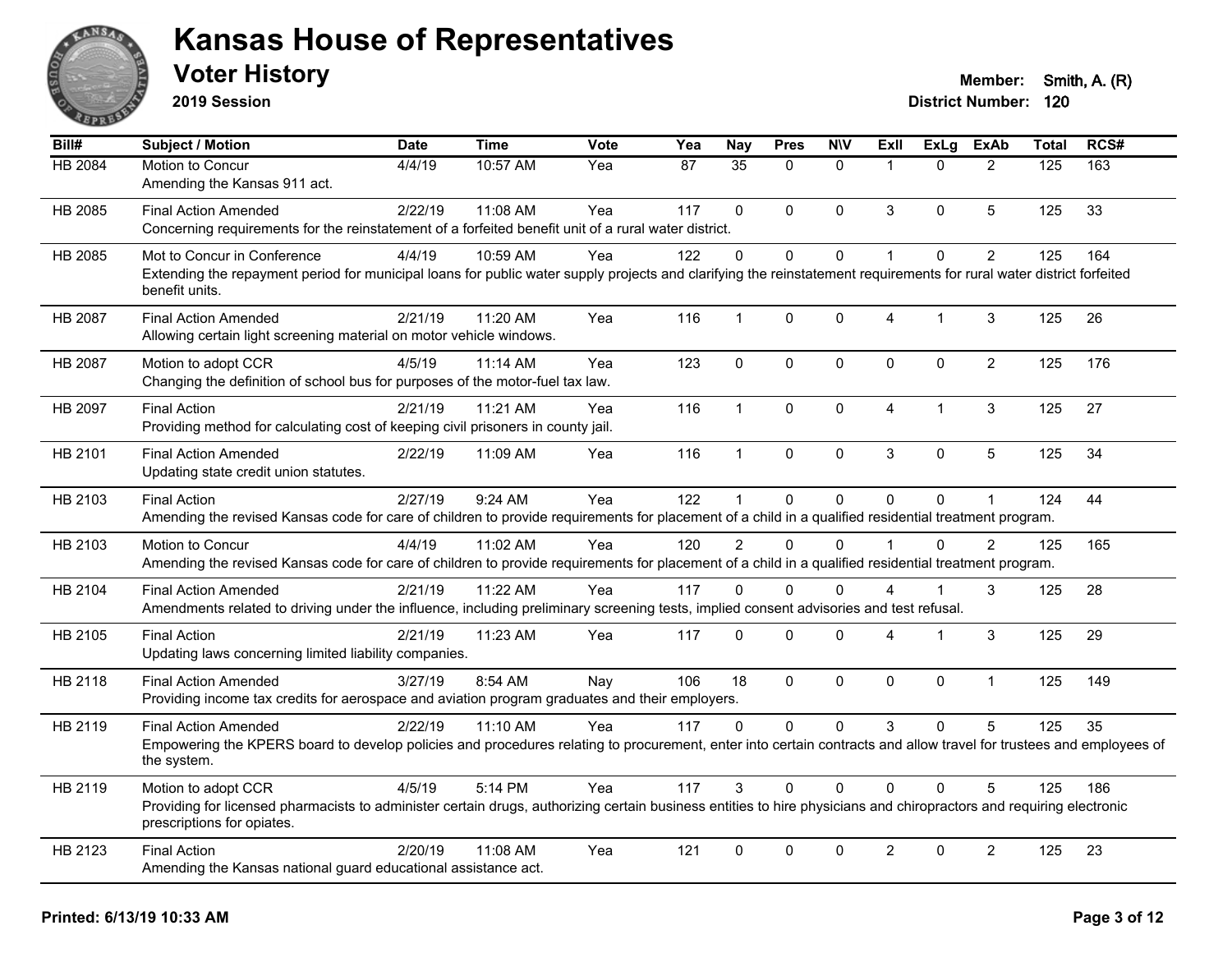

**2019 Session**

| Bill#          | Subject / Motion                                                                                                                                                     | <b>Date</b> | <b>Time</b> | <b>Vote</b> | Yea | <b>Nay</b>     | <b>Pres</b>  | <b>NIV</b>   | ExII           | <b>ExLg</b>  | <b>ExAb</b>    | <b>Total</b>   | RCS#            |
|----------------|----------------------------------------------------------------------------------------------------------------------------------------------------------------------|-------------|-------------|-------------|-----|----------------|--------------|--------------|----------------|--------------|----------------|----------------|-----------------|
| <b>HB 2125</b> | <b>Final Action</b>                                                                                                                                                  | 2/21/19     | 11:24 AM    | Yea         | 115 | $\overline{2}$ | $\mathbf{0}$ | $\Omega$     | $\overline{4}$ | 1            | 3              | $\frac{1}{25}$ | $\overline{30}$ |
|                | Requiring licensees operating a motor vehicle to promptly deliver driver's license upon demand by authorized persons.                                                |             |             |             |     |                |              |              |                |              |                |                |                 |
| HB 2126        | <b>Final Action Amended</b>                                                                                                                                          | 2/27/19     | 9:25 AM     | Yea         | 113 | 10             | $\Omega$     | $\Omega$     | $\mathbf 0$    | $\mathbf{0}$ | $\mathbf 1$    | 124            | 45              |
|                | Regulating the operation of electric-assisted scooters on roads and highways.                                                                                        |             |             |             |     |                |              |              |                |              |                |                |                 |
| HB 2126        | Motion to adopt CCR                                                                                                                                                  | 4/5/19      | 11:16 AM    | Yea         | 123 | $\mathbf 0$    | $\mathbf 0$  | $\mathbf 0$  | $\mathbf 0$    | $\mathbf{0}$ | $\overline{2}$ | 125            | 177             |
|                | Adopting the Driver's Privacy Protection Act.                                                                                                                        |             |             |             |     |                |              |              |                |              |                |                |                 |
| HB 2127        | <b>Final Action</b>                                                                                                                                                  | 2/21/19     | 11:25 AM    | Yea         | 117 | $\mathbf 0$    | 0            | $\mathbf 0$  | $\overline{4}$ | 1            | 3              | 125            | 31              |
|                | Eliminating the marking requirements for certain truck and truck tractors.                                                                                           |             |             |             |     |                |              |              |                |              |                |                |                 |
| HB 2133        | <b>Final Action Amended</b>                                                                                                                                          | 3/13/19     | 11:22 AM    | Yea         | 121 | $\overline{2}$ | 0            | $\mathbf 0$  | $\mathbf 0$    | $\mathbf{0}$ | $\mathbf{1}$   | 124            | 84              |
|                | Required reporting for entities who deliver alcoholic liquors to consumers.                                                                                          |             |             |             |     |                |              |              |                |              |                |                |                 |
|                |                                                                                                                                                                      |             |             |             |     |                |              |              |                |              |                |                |                 |
| HB 2137        | <b>Final Action</b><br>Legislative review of exceptions to disclosure of public records under the Kansas open records act.                                           | 3/26/19     | 11:21 AM    | Yea         | 124 | $\mathbf 0$    | $\mathbf 0$  | $\mathbf 0$  | $\mathbf{1}$   | $\mathbf{0}$ | $\mathbf 0$    | 125            | 112             |
|                |                                                                                                                                                                      |             |             |             |     |                |              |              |                |              |                |                |                 |
| HB 2140        | <b>Final Action</b>                                                                                                                                                  | 2/27/19     | 9:27 AM     | Yea         | 123 | $\Omega$       | $\mathbf{0}$ | $\Omega$     | $\mathbf{0}$   | $\mathbf{0}$ | $\mathbf{1}$   | 124            | 46              |
|                | Allowing agents of the KBI to participate in the Kansas DROP act and extending the sunset date for the act.                                                          |             |             |             |     |                |              |              |                |              |                |                |                 |
| HB 2140        | Motion to adopt CCR                                                                                                                                                  | 5/4/19      | 10:04 PM    | Yea         | 98  | 26             | 0            | $\mathbf{1}$ | $\mathbf 0$    | $\mathbf 0$  | $\mathbf 0$    | 125            | 197             |
|                | Providing sales tax authority for Dickinson, Finney, Jackson, Russell, Thomas and Wabaunsee counties; specifying certain county sales tax collection requirements of |             |             |             |     |                |              |              |                |              |                |                |                 |
|                | director of taxation; and providing a sales tax exemption for sales of certain coins or bullion.                                                                     |             |             |             |     |                |              |              |                |              |                |                |                 |
| HB 2143        | <b>Final Action</b>                                                                                                                                                  | 2/20/19     | 11:09 AM    | Yea         | 121 | $\mathbf{0}$   | $\Omega$     | $\mathbf 0$  | $\overline{2}$ | $\mathbf{0}$ | $\overline{2}$ | 125            | 24              |
|                | Updating the version of risk-based capital instructions in effect.                                                                                                   |             |             |             |     |                |              |              |                |              |                |                |                 |
| HB 2144        | <b>Emergency Final Action Amended</b>                                                                                                                                | 2/27/19     | 12:02 PM    | Yea         | 84  | 40             | 0            | $\mathbf 0$  | $\mathbf 0$    | $\mathbf{0}$ | $\mathbf 0$    | 124            | 68              |
|                | Budget and taxing authority of community colleges; articulation of credits; and student residency requirements.                                                      |             |             |             |     |                |              |              |                |              |                |                |                 |
| HB 2144        | Mot to Concur in Conference                                                                                                                                          | 4/4/19      | 11:06 AM    | Yea         | 116 | 6              | $\mathbf{0}$ | $\mathbf{0}$ | $\mathbf{1}$   | $\mathbf{0}$ | $\overline{2}$ | 125            | 166             |
|                | Requiring community colleges to publish certain taxpayer and student transparency data.                                                                              |             |             |             |     |                |              |              |                |              |                |                |                 |
| HB 2147        | <b>Final Action Amended</b>                                                                                                                                          | 2/27/19     | $9:28$ AM   | Yea         | 123 | $\mathbf{0}$   | $\mathbf 0$  | $\mathbf{0}$ | $\mathbf 0$    | $\mathbf 0$  | $\mathbf{1}$   | 124            | 47              |
|                | Increasing bond maturity limitations in the Kansas rural housing incentive district act.                                                                             |             |             |             |     |                |              |              |                |              |                |                |                 |
| HB 2154        | <b>Final Action</b>                                                                                                                                                  | 3/27/19     | 8:56 AM     | Yea         | 111 | 12             | 1            | $\mathbf 0$  | $\mathbf 0$    | $\mathbf 0$  | $\mathbf{1}$   | 125            | 150             |
|                | Making unemployment benefits available for federal and state employees who are required to work without pay.                                                         |             |             |             |     |                |              |              |                |              |                |                |                 |
|                |                                                                                                                                                                      |             |             |             |     |                |              |              |                |              |                |                |                 |
| HB 2160        | <b>Final Action Amended</b>                                                                                                                                          | 3/8/19      | 8:38 AM     | Yea         | 112 | $\overline{7}$ | $\Omega$     | $\mathbf 0$  | $\mathbf{0}$   | $\mathbf{1}$ | 4              | 124            | 78              |
|                | Providing sales tax authority for Wabaunsee county.                                                                                                                  |             |             |             |     |                |              |              |                |              |                |                |                 |
| HB 2167        | <b>Final Action Amended</b>                                                                                                                                          | 2/27/19     | 9:34 AM     | Yea         | 63  | 60             | 0            | 0            | 0              | $\mathbf 0$  | 1              | 124            | 48              |
|                | Establishing a system for the transfer of certain deer hunting permits to nonresidents.                                                                              |             |             |             |     |                |              |              |                |              |                |                |                 |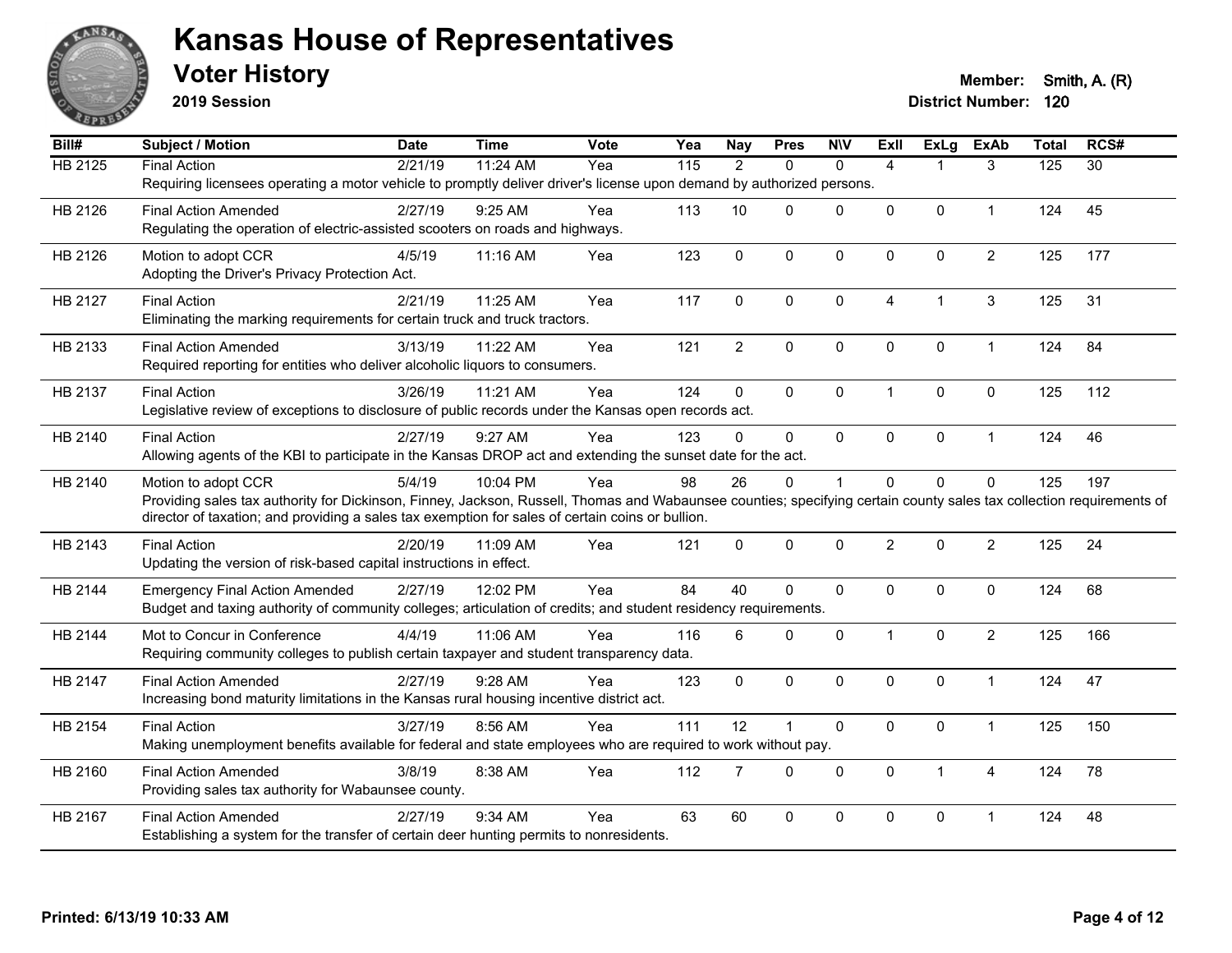

**2019 Session**

| Bill#          | <b>Subject / Motion</b>                                                                                                                                                                               | <b>Date</b> | <b>Time</b> | Vote | Yea | <b>Nay</b>     | <b>Pres</b> | <b>NIV</b>   | ExII           | ExLg         | <b>ExAb</b>    | <b>Total</b> | RCS# |
|----------------|-------------------------------------------------------------------------------------------------------------------------------------------------------------------------------------------------------|-------------|-------------|------|-----|----------------|-------------|--------------|----------------|--------------|----------------|--------------|------|
| <b>HB 2167</b> | Motion to adopt CCR                                                                                                                                                                                   | 4/5/19      | 6:17 PM     | Yea  | 114 | $\mathcal{R}$  | $\Omega$    | 3            | $\Omega$       | $\Omega$     | 5              | 125          | 189  |
|                | Senate Substitute for HB 2167 by Committee on Agriculture and Natural Resources - Establishing a commercial industrial hemp program.                                                                  |             |             |      |     |                |             |              |                |              |                |              |      |
| HB 2168        | <b>Final Action Amended</b>                                                                                                                                                                           | 2/27/19     | $9:35$ AM   | Yea  | 122 |                | 0           | $\Omega$     | $\Omega$       | $\Omega$     |                | 124          | 49   |
|                | Authorizing the state board of regents to sell and convey certain real property in Cherokee, Riley, Saline and Douglas counties on behalf of Kansas state university and<br>the university of Kansas. |             |             |      |     |                |             |              |                |              |                |              |      |
| HB 2173        | <b>Final Action Amended</b><br>Establishing a commercial industrial hemp program.                                                                                                                     | 3/26/19     | 11:22 AM    | Yea  | 119 | 5              | 0           | 0            | $\mathbf{1}$   | $\mathbf{0}$ | $\mathbf 0$    | 125          | 113  |
| HB 2174        | <b>Final Action</b><br>Extending the sunset date of the state use law for five years.                                                                                                                 | 2/27/19     | 9:36 AM     | Yea  | 123 | $\mathbf 0$    | 0           | 0            | $\mathbf 0$    | $\mathbf 0$  | $\mathbf{1}$   | 124          | 50   |
| HB 2177        | <b>Final Action</b>                                                                                                                                                                                   | 2/27/19     | 9:38 AM     | Yea  | 122 | $\overline{2}$ | $\Omega$    | 0            | $\mathbf 0$    | $\Omega$     | $\mathbf 0$    | 124          | 51   |
|                | Pertaining to the accounting treatment of certain derivative instruments of fixed index annuities.                                                                                                    |             |             |      |     |                |             |              |                |              |                |              |      |
| HB 2177        | Motion to adopt CCR                                                                                                                                                                                   | 4/5/19      | 3:04 PM     | Yea  | 120 |                | $\Omega$    | 0            | $\Omega$       | $\Omega$     | $\overline{A}$ | 125          | 182  |
|                | Updating accounting and reporting requirements of hedging transactions, risk-based capital instructions and enterprise risk reports and updating definitions for<br>fraudulent insurance acts.        |             |             |      |     |                |             |              |                |              |                |              |      |
| HB 2178        | <b>Final Action Amended</b><br>Amending the Kansas underground utility damage prevention act.                                                                                                         | 2/27/19     | 9:39 AM     | Yea  | 122 | $\overline{2}$ | 0           | 0            | $\Omega$       | $\Omega$     | 0              | 124          | 52   |
|                |                                                                                                                                                                                                       |             |             |      |     |                |             |              |                |              |                |              |      |
| HB 2178        | Motion to Concur<br>Amending the Kansas underground utility damage prevention act.                                                                                                                    | 4/1/19      | 2:17 PM     | Yea  | 120 | $\mathbf 0$    | 0           | $\mathbf{1}$ | $\mathbf{1}$   | $\Omega$     | 3              | 125          | 160  |
| HB 2179        | <b>Final Action</b><br>Adopting the Driver's Privacy Protection Act.                                                                                                                                  | 3/25/19     | 10:32 AM    | Yea  | 124 | $\mathbf 0$    | 0           | 0            | $\mathbf{1}$   | $\mathbf 0$  | 0              | 125          | 102  |
| HB 2185        | <b>Final Action Amended</b>                                                                                                                                                                           | 2/27/19     | 9:40 AM     | Yea  | 123 | $\overline{1}$ | 0           | 0            | $\mathbf 0$    | $\mathbf 0$  | 0              | 124          | 53   |
|                | Clarifying the naturopathic medicine scope of practice to include diagnostic imaging.                                                                                                                 |             |             |      |     |                |             |              |                |              |                |              |      |
| HB 2188        | <b>Final Action</b>                                                                                                                                                                                   | 3/19/19     | 11:20 AM    | Yea  | 125 | $\Omega$       | 0           | $\mathbf 0$  | $\Omega$       | $\Omega$     | $\overline{0}$ | 125          | 88   |
|                | Dissolving the White Clay watershed district no. 26, city of Atchison assumes obligations and amending the tax lid relating to the dissolution of any taxing subdivision.                             |             |             |      |     |                |             |              |                |              |                |              |      |
| HB 2191        | <b>Final Action</b>                                                                                                                                                                                   | 2/27/19     | 9:41 AM     | Yea  | 124 | $\Omega$       | $\Omega$    | 0            | $\mathbf 0$    | $\Omega$     | 0              | 124          | 54   |
|                | Amending the procedure for execution of a search warrant for electronically stored information.                                                                                                       |             |             |      |     |                |             |              |                |              |                |              |      |
| HB 2198        | <b>Final Action</b>                                                                                                                                                                                   | 2/27/19     | 9:45 AM     | Nay  | 89  | 35             | $\Omega$    | 0            | $\mathbf{0}$   | $\Omega$     | $\Omega$       | 124          | 55   |
|                | Allowing the use of expedited partner therapy to treat a sexually transmitted disease.                                                                                                                |             |             |      |     |                |             |              |                |              |                |              |      |
| HB 2199        | <b>Final Action</b>                                                                                                                                                                                   | 2/20/19     | $11:10$ AM  | Yea  | 120 | $\mathbf{1}$   | 0           | 0            | $\overline{2}$ | $\Omega$     | $\overline{2}$ | 125          | 25   |
|                | Amending documentation requirements related to preparation of dead bodies.                                                                                                                            |             |             |      |     |                |             |              |                |              |                |              |      |
| HB 2201        | <b>Final Action</b>                                                                                                                                                                                   | 2/25/19     | 11:20 AM    | Yea  | 118 | $\Omega$       | $\Omega$    | $\Omega$     |                |              | 4              | 124          | 37   |
|                | Updating statutory references necessitated by 2012 executive reorganization order no. 41 related to administration of tuberculosis programs.                                                          |             |             |      |     |                |             |              |                |              |                |              |      |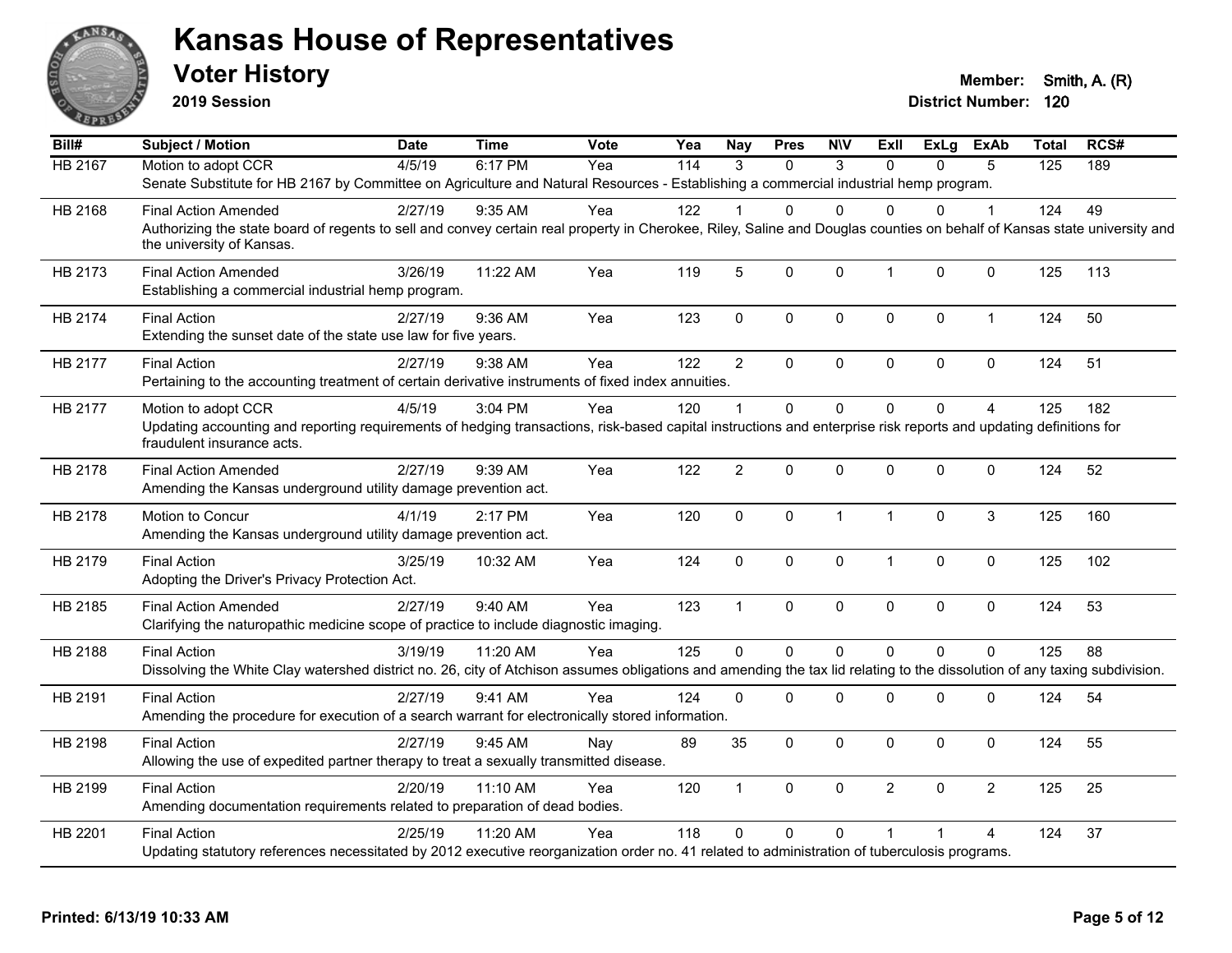

**2019 Session**

| Bill#          | <b>Subject / Motion</b>                                                                                                                                                                                                                                                                                                                              | Date    | <b>Time</b> | <b>Vote</b> | Yea | <b>Nay</b>      | <b>Pres</b> | <b>N\V</b>     | ExII         |              | ExLg ExAb      | Total | RCS# |
|----------------|------------------------------------------------------------------------------------------------------------------------------------------------------------------------------------------------------------------------------------------------------------------------------------------------------------------------------------------------------|---------|-------------|-------------|-----|-----------------|-------------|----------------|--------------|--------------|----------------|-------|------|
| <b>HB 2203</b> | <b>Emergency Final Action</b>                                                                                                                                                                                                                                                                                                                        | 2/27/19 | 11:58 AM    | Nay         | 92  | $\overline{32}$ | $\Omega$    | $\Omega$       | $\Omega$     | $\Omega$     | $\Omega$       | 124   | 66   |
|                | Exempting individuals employed by the Kansas academies of U.S. department of defense STARBASE program from KPERS working after retirement requirements<br>and authorizing reimbursement of suspended retirement benefits for certain retirants.                                                                                                      |         |             |             |     |                 |             |                |              |              |                |       |      |
| HB 2203        | Motion to adopt CCR<br>Reconciling amendments to certain statutes.                                                                                                                                                                                                                                                                                   | 5/5/19  | 1:04 AM     | Yea         | 121 | $\Omega$        | $\Omega$    | $\overline{4}$ | $\Omega$     | $\mathbf{0}$ | $\Omega$       | 125   | 202  |
| HB 2206        | <b>Final Action</b><br>Changing the bonding and cost requirements for animals taken into custody under a violation of cruelty to animals.                                                                                                                                                                                                            | 2/27/19 | 9:46 AM     | Yea         | 124 | 0               | $\Omega$    | $\pmb{0}$      | 0            | 0            | $\pmb{0}$      | 124   | 56   |
| HB 2209        | <b>Final Action</b><br>Authorizing the state board of regents to purchase cybersecurity insurance.                                                                                                                                                                                                                                                   | 2/27/19 | 9:47 AM     | Yea         | 124 | $\Omega$        | $\Omega$    | $\mathbf 0$    | $\mathbf 0$  | 0            | $\mathbf 0$    | 124   | 57   |
| HB 2209        | Motion to Adopt CCR<br>Establishing the unclaimed life insurance benefits act, updating certain definitions pertaining to unfair trade practices and association health plans, and providing for<br>third party administrator fees, the purchase of cybersecurity insurance by the Kansas board of regents and certain healthcare benefits coverage. | 4/5/19  | 12:50 PM    | Yea         | 84  | 39              | $\Omega$    | $\mathbf{0}$   | $\Omega$     | $\Omega$     | $\overline{2}$ | 125   | 180  |
| HB 2211        | <b>Final Action</b><br>Allowing judges to waive or reduce driver's license reinstatement fees.                                                                                                                                                                                                                                                       | 2/27/19 | 9:48 AM     | Yea         | 122 | $\overline{2}$  | $\Omega$    | $\mathbf{0}$   | $\Omega$     | $\mathbf{0}$ | $\mathbf 0$    | 124   | 58   |
| HB 2214        | <b>Final Action Amended</b><br>Changing the definition of school bus for purposes of the motor-fuel tax law.                                                                                                                                                                                                                                         | 2/27/19 | 9:49 AM     | Yea         | 124 | $\mathbf{0}$    | $\Omega$    | $\mathbf{0}$   | $\mathbf{0}$ | $\Omega$     | $\Omega$       | 124   | 59   |
| HB 2214        | Motion to Adopt CCR<br>Senate Substitute for HB 2214 by Committee on Transportation - Providing for an increase in registration fees for electric and hybrid vehicles.                                                                                                                                                                               | 4/5/19  | 3:23 PM     | Yea         | 80  | 41              | $\Omega$    | $\mathbf{0}$   | $\mathbf{0}$ | $\mathbf{0}$ | $\overline{4}$ | 125   | 183  |
| HB 2215        | <b>Final Action</b><br>Kansas state fair board is authorized to create a nonprofit corporation for the benefit of the state fair.                                                                                                                                                                                                                    | 2/26/19 | 9:23 AM     | Yea         | 122 | 0               | $\Omega$    | $\overline{1}$ | $\Omega$     | $\Omega$     | $\mathbf 1$    | 124   | 38   |
| HB 2223        | <b>Emergency Final Action Amended</b><br>Replacing vineyard permits with producer permits to allow individuals to use a wider variety of agricultural products in the production of wine under such permit.                                                                                                                                          | 2/27/19 | 12:03 PM    | Yea         | 124 | $\Omega$        | $\Omega$    | $\mathbf 0$    | $\Omega$     | $\Omega$     | $\mathbf{0}$   | 124   | 69   |
| HB 2223        | Motion to adopt CCR<br>Adopting economic development program evaluation and information disclosure regimes and expanding economic development incentive financing to address<br>housing shortages.                                                                                                                                                   | 5/2/19  | 11:35 AM    | Yea         | 123 | $\Omega$        | $\Omega$    |                | $\Omega$     | $\mathbf 0$  |                | 125   | 191  |
| HB 2225        | <b>Final Action</b><br>Adding on-track train equipment to the circumstances that a vehicle driver must stop at railroad crossings.                                                                                                                                                                                                                   | 2/27/19 | 9:50 AM     | Yea         | 121 | 3               | $\Omega$    | $\mathbf 0$    | $\Omega$     | $\mathbf 0$  | $\mathbf 0$    | 124   | 60   |
| HB 2225        | Motion to adopt CCR<br>Senate Substitute for HB 2225 by Committee on Transportation - Providing for an increase in permit fees for oversize or overweight vehicles and required registration<br>for escort vehicle service operators.                                                                                                                | 4/5/19  | 11:19 AM    | Nay         | 91  | 32              | $\Omega$    | $\mathbf 0$    | $\Omega$     | $\Omega$     | $\overline{2}$ | 125   | 178  |
| HB 2239        | <b>Final Action Amended</b><br>Liquor sales by licensees in common consumption areas.                                                                                                                                                                                                                                                                | 2/27/19 | 9:51 AM     | Yea         | 121 | 3               | $\Omega$    | $\mathbf{0}$   | 0            | $\Omega$     | $\Omega$       | 124   | 61   |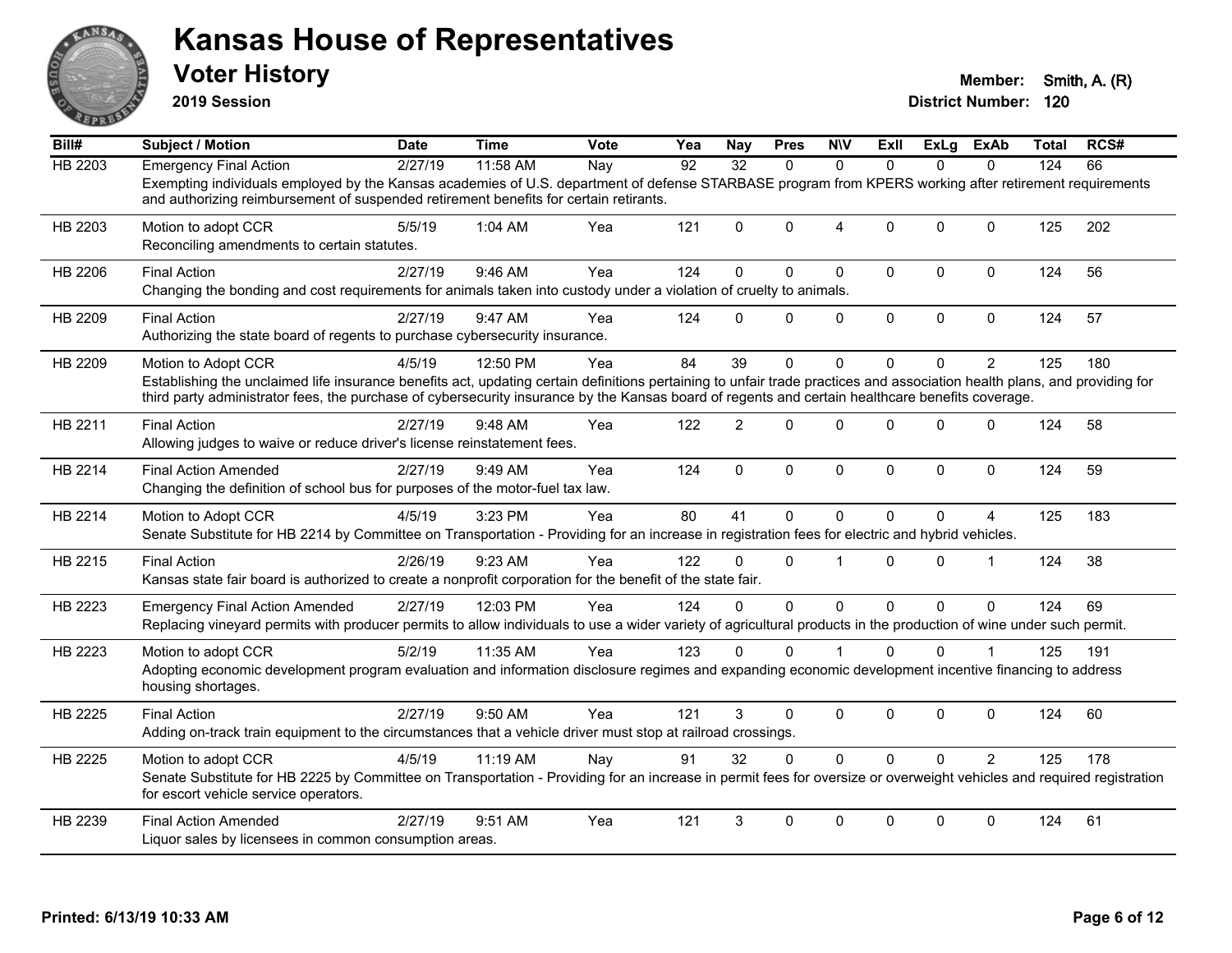

**2019 Session**

| Bill#          | <b>Subject / Motion</b>                                                                                                                                                                      | <b>Date</b> | <b>Time</b> | <b>Vote</b> | Yea            | <b>Nay</b>     | <b>Pres</b>  | <b>N\V</b>     | ExIl                 | <b>ExLg</b>  | <b>ExAb</b>    | <b>Total</b> | RCS# |
|----------------|----------------------------------------------------------------------------------------------------------------------------------------------------------------------------------------------|-------------|-------------|-------------|----------------|----------------|--------------|----------------|----------------------|--------------|----------------|--------------|------|
| <b>HB 2243</b> | <b>Final Action Amended</b>                                                                                                                                                                  | 2/27/19     | 9:52 AM     | Nay         | 118            | 6              | $\mathbf{0}$ | $\Omega$       | $\Omega$             | $\Omega$     | $\Omega$       | 124          | 62   |
|                | Exempting animal shelters from registration requirements as a charitable organization.                                                                                                       |             |             |             |                |                |              |                |                      |              |                |              |      |
| <b>HB 2244</b> | <b>Final Action Amended</b>                                                                                                                                                                  | 3/27/19     | 9:00 AM     | Nay         | 89             | 35             | $\Omega$     | $\Omega$       | $\mathbf{0}$         | $\mathbf{0}$ | $\mathbf{1}$   | 125          | 151  |
|                | Authorizing the use of cannabidiol treatment preparation to treat certain medical conditions.                                                                                                |             |             |             |                |                |              |                |                      |              |                |              |      |
| HB 2246        | <b>Final Action</b>                                                                                                                                                                          | 2/27/19     | 9:15 AM     | Yea         | 121            | $\mathbf{1}$   | $\mathbf 0$  | $\mathbf{1}$   | $\Omega$             | $\mathbf 0$  | $\mathbf{1}$   | 124          | 40   |
|                | Changing the requirements to begin production on distinctive license plates.                                                                                                                 |             |             |             |                |                |              |                |                      |              |                |              |      |
| HB 2246        | Mot to Concur in Conference                                                                                                                                                                  | 4/5/19      | 3:47 PM     | Nay         | $\overline{7}$ | 114            | $\Omega$     | $\Omega$       | $\Omega$             | $\Omega$     | $\overline{4}$ | 125          | 185  |
|                | Changing the requirements to begin production on distinctive license plates and providing for the proud educator, alpha kappa alpha, knights of Columbus and current                         |             |             |             |                |                |              |                |                      |              |                |              |      |
|                | and veteran members of the United States army, navy, marine corps, air force and coast guard license plates.                                                                                 |             |             |             |                |                |              |                |                      |              |                |              |      |
| HB 2248        | <b>Final Action</b>                                                                                                                                                                          | 2/27/19     | 9:54 AM     | Yea         | 122            | $\overline{2}$ | $\Omega$     | $\Omega$       | $\Omega$             | $\mathbf{0}$ | $\mathbf{0}$   | 124          | 63   |
|                | Allowing all-terrain vehicles to cross federal or state highways.                                                                                                                            |             |             |             |                |                |              |                |                      |              |                |              |      |
| HB 2248        | Motion to adopt CCR                                                                                                                                                                          | 5/5/19      | 1:20 AM     | Yea         | 110            | 11             | $\mathbf{0}$ | 4              | $\Omega$             | $\Omega$     | $\mathbf 0$    | 125          | 203  |
|                | Delaying enforcement of the scrap metal theft reduction act, transferring responsibility for the scrap metal database to the Kansas bureau of investigation, reducing the                    |             |             |             |                |                |              |                |                      |              |                |              |      |
|                | registration fee for scrap metal dealers and changing scrap metal dealer obligations under the scrap metal theft reduction act; amending the definition of "consumer                         |             |             |             |                |                |              |                |                      |              |                |              |      |
|                | transaction" and "supplier" in the Kansas consumer protection act.                                                                                                                           |             |             |             |                |                |              |                |                      |              |                |              |      |
| HB 2274        | <b>Final Action Amended</b>                                                                                                                                                                  | 3/26/19     | 11:28 AM    | Yea         | 85             | 39             | $\mathbf{0}$ | $\Omega$       |                      | $\Omega$     | $\mathbf{0}$   | 125          | 114  |
|                | Requiring notification to patients that the effects of a medication abortion may be reversible.                                                                                              |             |             |             |                |                |              |                |                      |              |                |              |      |
| HB 2279        | <b>Emergency Final Action Amended</b>                                                                                                                                                        | 2/27/19     | 12:07 PM    | Yea         | 124            | $\mathbf 0$    | $\mathbf 0$  | 0              | $\Omega$             | $\mathbf 0$  | $\mathbf 0$    | 124          | 73   |
|                | Requiring law enforcement officers to provide information about timing of release from custody when an arrest is made following a domestic violence call.                                    |             |             |             |                |                |              |                |                      |              |                |              |      |
| HB 2281        | <b>Final Action</b>                                                                                                                                                                          | 2/27/19     | 9:55 AM     | Yea         | 102            | 22             | $\mathbf 0$  | $\Omega$       | $\Omega$             | $\Omega$     | $\mathbf 0$    | 124          | 64   |
|                | Providing that a court order modifying a criminal sentence only modifies the portion of the sentence referenced by the court and not remaining portions of the original                      |             |             |             |                |                |              |                |                      |              |                |              |      |
|                | sentence.                                                                                                                                                                                    |             |             |             |                |                |              |                |                      |              |                |              |      |
| HB 2290        | <b>Final Action Amended</b>                                                                                                                                                                  | 2/27/19     | 9:56 AM     | Yea         | 124            | $\Omega$       | $\mathbf{0}$ | $\Omega$       | $\mathbf{0}$         | $\mathbf{0}$ | $\mathbf{0}$   | 124          | 65   |
|                | Creating a crime victims compensation division within the attorney general's office.                                                                                                         |             |             |             |                |                |              |                |                      |              |                |              |      |
| HB 2290        | Motion to adopt CCR                                                                                                                                                                          | 5/5/19      | 12:25 AM    | Yea         | 123            | $\Omega$       | $\mathbf 0$  | $\overline{c}$ | $\Omega$             | $\mathbf{0}$ | $\mathbf{0}$   | 125          | 201  |
|                | Establishing the Kansas closed case task force; creating the Kansas criminal justice reform commission; concerning criminal history record checks for entities                               |             |             |             |                |                |              |                |                      |              |                |              |      |
|                | providing care to children, the elderly or individuals with disabilities; creating a Kansas victim information and notification everyday (VINE) coordinator, a Kansas youth                  |             |             |             |                |                |              |                |                      |              |                |              |      |
|                | suicide prevention coordinator, and a crime victims compensation division within the office of the attorney general; legislative review of exceptions to disclosure of                       |             |             |             |                |                |              |                |                      |              |                |              |      |
|                | public records under the Kansas open records act; and changing tort claims fund obligations for claims involving alleged violations of the Kansas open meetings act<br>and open records act. |             |             |             |                |                |              |                |                      |              |                |              |      |
|                |                                                                                                                                                                                              |             |             |             |                |                |              |                |                      |              |                |              |      |
| HB 2307        | <b>Final Action Amended</b>                                                                                                                                                                  | 3/26/19     | 11:32 AM    | Yea         | 91             | 33             | $\Omega$     | $\Omega$       | $\blacktriangleleft$ | $\mathbf{0}$ | $\mathbf{0}$   | 125          | 115  |
|                | Establishing non-covered dental benefits under health insurance plans and limitations on plan changes.                                                                                       |             |             |             |                |                |              |                |                      |              |                |              |      |
| HB 2314        | <b>Final Action Amended</b>                                                                                                                                                                  | 3/26/19     | 11:33 AM    | Yea         | 97             | 27             | $\mathbf 0$  | 0              |                      | 0            | $\mathbf 0$    | 125          | 116  |
|                | Rehabilitation of abandoned property by cities.                                                                                                                                              |             |             |             |                |                |              |                |                      |              |                |              |      |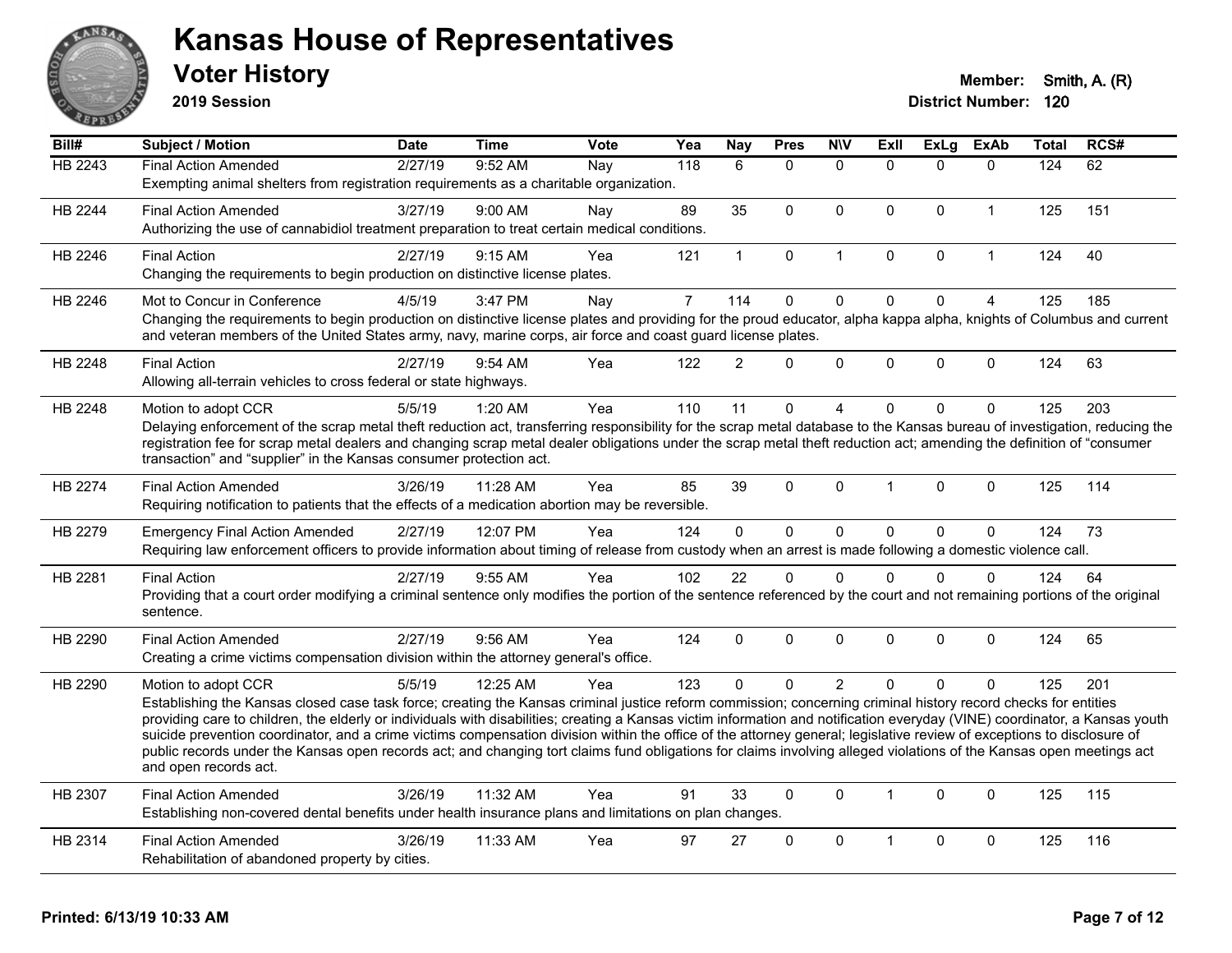

**2019 Session**

| Bill#           | Subject / Motion                                                                                                                                                       | <b>Date</b> | <b>Time</b> | Vote | Yea             | <b>Nay</b>      | <b>Pres</b>    | <b>NIV</b>     | <b>Exll</b>    | <b>ExLg</b> | <b>ExAb</b>      | <b>Total</b> | RCS#           |
|-----------------|------------------------------------------------------------------------------------------------------------------------------------------------------------------------|-------------|-------------|------|-----------------|-----------------|----------------|----------------|----------------|-------------|------------------|--------------|----------------|
| HB 2326         | <b>Final Action Amended</b>                                                                                                                                            | 3/27/19     | 9:02 AM     | Yea  | $\overline{83}$ | $\overline{41}$ | $\mathbf{0}$   | $\mathbf{0}$   | $\Omega$       | $\Omega$    |                  | 125          | 152            |
|                 | Recognizing licenses to carry a concealed firearm issued by other jurisdictions.                                                                                       |             |             |      |                 |                 |                |                |                |             |                  |              |                |
| HB 2336         | <b>Emergency Final Action</b>                                                                                                                                          | 2/27/19     | 12:04 PM    | Yea  | 124             | 0               | $\Omega$       | $\mathbf{0}$   | 0              | 0           | $\mathbf 0$      | 124          | 70             |
|                 | Clarifying when offenders under supervision of the secretary of corrections are awarded jail credit.                                                                   |             |             |      |                 |                 |                |                |                |             |                  |              |                |
| HB 2346         | <b>Emergency Final Action Amended</b>                                                                                                                                  | 2/27/19     | 12:06 PM    | Yea  | 113             | 11              | 0              | $\pmb{0}$      | 0              | 0           | 0                | 124          | 72             |
|                 | Relating to standards for school-administered vision screenings.                                                                                                       |             |             |      |                 |                 |                |                |                |             |                  |              |                |
| HB 2360         | <b>Emergency Final Action Amended</b>                                                                                                                                  | 2/27/19     | 12:05 PM    | Yea  | 124             | $\mathbf 0$     | $\overline{0}$ | $\mathbf 0$    | $\overline{0}$ | 0           | $\mathbf 0$      | 124          | 71             |
|                 | Concerning background checks of employees and volunteers that have unsupervised access to children, the elderly or individuals with disabilities.                      |             |             |      |                 |                 |                |                |                |             |                  |              |                |
| HB 2365         | <b>Final Action</b>                                                                                                                                                    | 2/26/19     | 9:24 AM     | Yea  | 122             | 0               | $\Omega$       |                | 0              | 0           | -1               | 124          | 39             |
|                 | Providing for confidential communications of Kansas national guard members in peer support counseling sessions.                                                        |             |             |      |                 |                 |                |                |                |             |                  |              |                |
| HB 2365         | Mot to Concur in Conference                                                                                                                                            | 4/4/19      | 2:42 PM     | Yea  | 121             |                 | $\Omega$       | $\overline{c}$ | 0              | 0           | $\mathbf{1}$     | 125          | 167            |
|                 | Providing for confidential communications of Kansas national guard members in peer support counseling sessions.                                                        |             |             |      |                 |                 |                |                |                |             |                  |              |                |
| HB 2369         | <b>Final Action Amended</b>                                                                                                                                            | 3/27/19     | 9:03 AM     | Yea  | 114             | 10              | $\Omega$       | $\mathbf{0}$   | $\overline{0}$ | 0           | $\mathbf 1$      | 125          | 153            |
|                 | Authorizing the secretary of transportation to designate toll projects on new and existing highways and changing financing requirements for toll or turnpike projects. |             |             |      |                 |                 |                |                |                |             |                  |              |                |
| HB 2371         | <b>Final Action Amended</b>                                                                                                                                            | 3/27/19     | 9:04 AM     | Yea  | 102             | 22              | $\Omega$       | $\Omega$       | $\Omega$       | $\Omega$    | $\overline{1}$   | 125          | 154            |
|                 | Providing for an increase in permit fees for oversize or overweight vehicles and requiring registration for escort vehicle service operators.                          |             |             |      |                 |                 |                |                |                |             |                  |              |                |
| HB 2372         | <b>Final Action Amended</b>                                                                                                                                            | 3/27/19     | 9:06 AM     | Yea  | 73              | 51              | 0              | $\mathbf 0$    | 0              | 0           | $\mathbf{1}$     | 125          | 155            |
|                 | Providing for an increase in registration fees for electric and hybrid vehicles.                                                                                       |             |             |      |                 |                 |                |                |                |             |                  |              |                |
| HB 2389         | <b>Final Action Amended</b>                                                                                                                                            | 3/26/19     | 11:35 AM    | Yea  | 122             | $\overline{2}$  | 0              | $\mathbf 0$    | $\mathbf{1}$   | $\mathbf 0$ | $\mathbf 0$      | 125          | 117            |
|                 | Requiring electronic prescriptions for certain controlled substances.                                                                                                  |             |             |      |                 |                 |                |                |                |             |                  |              |                |
| HB 2396         | <b>Final Action Amended</b>                                                                                                                                            | 3/26/19     | 11:36 AM    | Yea  | 97              | 27              | $\overline{0}$ | $\mathbf 0$    |                | $\Omega$    | $\mathbf{0}$     | 125          | 118            |
|                 | Allowing use of certified drug abuse treatment programs for certain offenders convicted of unlawful cultivation or distribution of controlled substances.              |             |             |      |                 |                 |                |                |                |             |                  |              |                |
| HB 2402         | <b>Final Action Amended</b>                                                                                                                                            | 3/27/19     | $9:08$ AM   | Yea  | 106             | 18              | 0              | $\mathbf{0}$   | $\Omega$       | 0           | $\mathbf{1}$     | 125          | 156            |
|                 | Authorizing certain business entities to hire physicians and chiropractors.                                                                                            |             |             |      |                 |                 |                |                |                |             |                  |              |                |
| <b>HCR 5015</b> | <b>EFA Amend and Debate</b>                                                                                                                                            | 5/29/19     | 11:33 AM    | Yea  | 116             | $\overline{0}$  | $\overline{0}$ | $\pmb{0}$      | 0              | $\mathbf 0$ | $\boldsymbol{9}$ | 125          | 204            |
|                 | Ratifying and providing for continuation of the May 9, 2019, state of disaster emergency declaration for certain Kansas counties.                                      |             |             |      |                 |                 |                |                |                |             |                  |              |                |
| HR 6004         | <b>Final Action Amended</b>                                                                                                                                            | 1/23/19     | 11:14 AM    | Yea  | 104             | 15              | 0              | $\mathbf 0$    | $\overline{2}$ | $\mathbf 0$ | $\overline{4}$   | 125          | $\overline{7}$ |
|                 | Permanent rules of the House of Representatives for the 2019-2020 biennium.                                                                                            |             |             |      |                 |                 |                |                |                |             |                  |              |                |
| HR 6018         | <b>Final Action</b>                                                                                                                                                    | 3/26/19     | 11:37 AM    | Yea  | 124             | $\Omega$        | $\Omega$       | $\mathbf 0$    | $\mathbf{1}$   | $\Omega$    | $\mathbf 0$      | 125          | 119            |
|                 | Requesting the federal government address water issues in the Arkansas River basis.                                                                                    |             |             |      |                 |                 |                |                |                |             |                  |              |                |
| SB <sub>9</sub> | <b>Final Action</b>                                                                                                                                                    | 2/22/19     | 11:13 AM    | Yea  | 117             | $\Omega$        | $\Omega$       | $\Omega$       | 3              | $\Omega$    | 5                | 125          | 36             |
|                 | Authorizing the transfer of \$115,000,000 from the state general fund to the Kansas public employees retirement fund during fiscal year 2019.                          |             |             |      |                 |                 |                |                |                |             |                  |              |                |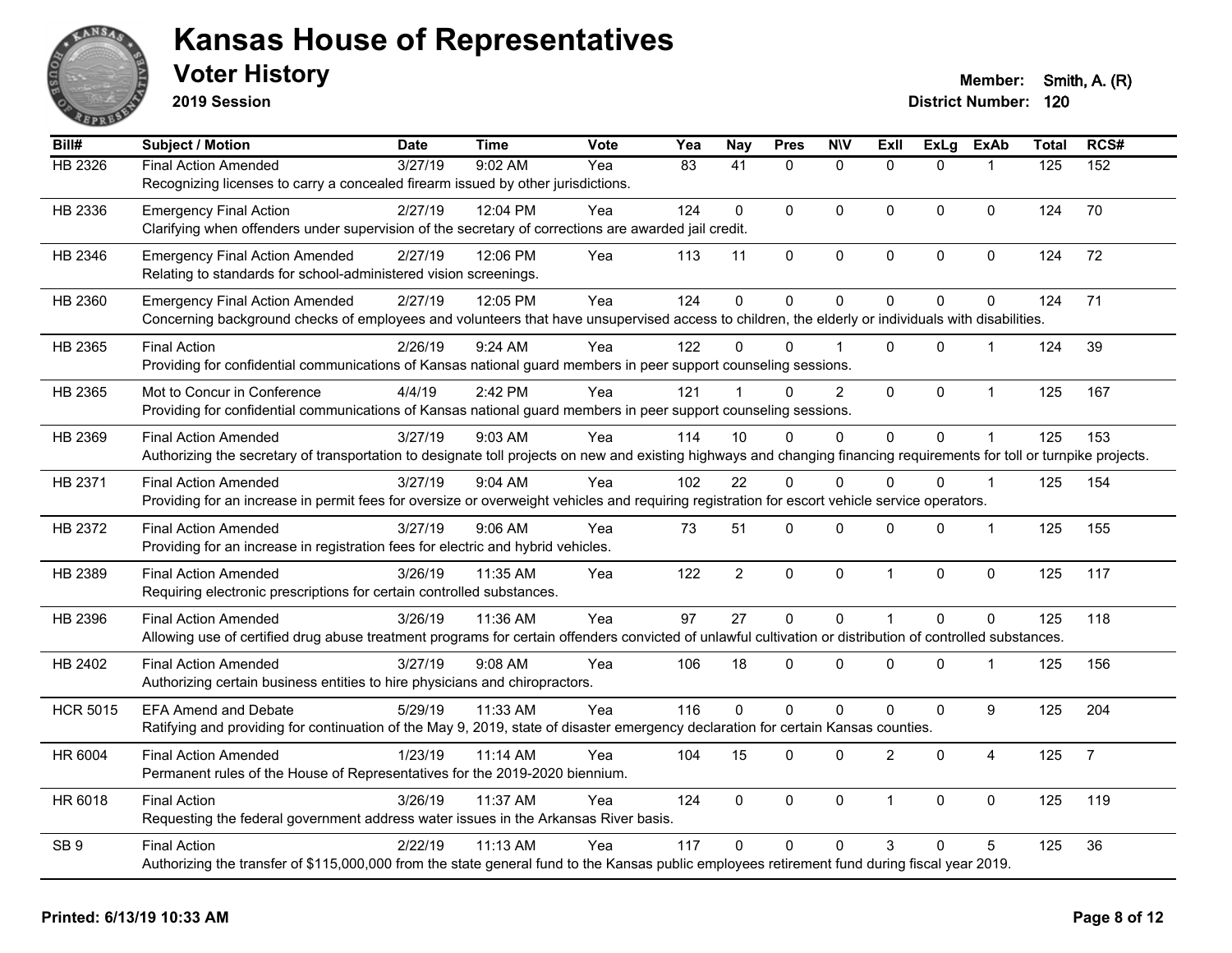

**2019 Session**

| Bill#        | Subject / Motion                                                                                                                                                                                                                                                                                                                                                                                                                                                                                                                                                                                                                                                                                                                                                                                                                                                                                                                                                                                                         | <b>Date</b> | <b>Time</b> | Vote | Yea | <b>Nay</b>   | <b>Pres</b>  | <b>N\V</b>   | Exll           | ExLg         | <b>ExAb</b>    | <b>Total</b> | RCS# |
|--------------|--------------------------------------------------------------------------------------------------------------------------------------------------------------------------------------------------------------------------------------------------------------------------------------------------------------------------------------------------------------------------------------------------------------------------------------------------------------------------------------------------------------------------------------------------------------------------------------------------------------------------------------------------------------------------------------------------------------------------------------------------------------------------------------------------------------------------------------------------------------------------------------------------------------------------------------------------------------------------------------------------------------------------|-------------|-------------|------|-----|--------------|--------------|--------------|----------------|--------------|----------------|--------------|------|
| <b>SB 15</b> | <b>Final Action Amended</b>                                                                                                                                                                                                                                                                                                                                                                                                                                                                                                                                                                                                                                                                                                                                                                                                                                                                                                                                                                                              | 3/26/19     | 11:39 AM    | Yea  | 124 | $\Omega$     | $\Omega$     | $\mathbf{0}$ | $\overline{1}$ | $\Omega$     | $\mathbf{0}$   | 125          | 120  |
|              | Amending the definition of "service-connected" in the Kansas police and firemen's retirement system.                                                                                                                                                                                                                                                                                                                                                                                                                                                                                                                                                                                                                                                                                                                                                                                                                                                                                                                     |             |             |      |     |              |              |              |                |              |                |              |      |
| <b>SB 15</b> | Motion to adopt CCR                                                                                                                                                                                                                                                                                                                                                                                                                                                                                                                                                                                                                                                                                                                                                                                                                                                                                                                                                                                                      | 4/4/19      | 2:45 PM     | Yea  | 122 |              | 0            |              | $\Omega$       | 0            |                | 125          | 168  |
|              | Amending public health provisions relating to behavioral sciences regulatory board professional licensure, naturopathic doctor scope of practice and adult care home<br>licensure and receivership.                                                                                                                                                                                                                                                                                                                                                                                                                                                                                                                                                                                                                                                                                                                                                                                                                      |             |             |      |     |              |              |              |                |              |                |              |      |
| <b>SB 16</b> | Final Action Sub Bill                                                                                                                                                                                                                                                                                                                                                                                                                                                                                                                                                                                                                                                                                                                                                                                                                                                                                                                                                                                                    | 3/26/19     | 11:57 AM    | Yea  | 63  | 61           | $\Omega$     | $\Omega$     | $\mathbf{1}$   | $\mathbf{0}$ | $\Omega$       | 125          | 121  |
|              | House Substitute for SB 16 by Committee on K-12 Education Budget - Making appropriations for the department of education for FY 2020 and FY 2021 in response to<br>litigation; increasing BASE aid for certain school years; and other amendments related to education.                                                                                                                                                                                                                                                                                                                                                                                                                                                                                                                                                                                                                                                                                                                                                  |             |             |      |     |              |              |              |                |              |                |              |      |
| <b>SB 16</b> | Motion to adopt CCR                                                                                                                                                                                                                                                                                                                                                                                                                                                                                                                                                                                                                                                                                                                                                                                                                                                                                                                                                                                                      | 4/4/19      | 3:43 PM     | Yea  | 76  | 47           | 0            |              | $\mathbf 0$    | 0            | 1              | 125          | 170  |
|              | House Substitute for SB 16 by Committee on K-12 Education Budget - Making appropriations for the department of education for FY 2020 and FY 2021 in response to<br>litigation; increasing BASE aid for certain school years; and other amendments related to education.                                                                                                                                                                                                                                                                                                                                                                                                                                                                                                                                                                                                                                                                                                                                                  |             |             |      |     |              |              |              |                |              |                |              |      |
| <b>SB 17</b> | <b>Final Action</b>                                                                                                                                                                                                                                                                                                                                                                                                                                                                                                                                                                                                                                                                                                                                                                                                                                                                                                                                                                                                      | 3/13/19     | 11:23 AM    | Yea  | 101 | 22           | 0            | $\mathbf 0$  | $\Omega$       | $\Omega$     | 1              | 124          | 85   |
|              | Requiring class M driver's licenses when operating a motorcycle registered under a temporary permit.                                                                                                                                                                                                                                                                                                                                                                                                                                                                                                                                                                                                                                                                                                                                                                                                                                                                                                                     |             |             |      |     |              |              |              |                |              |                |              |      |
| <b>SB 18</b> | <b>Final Action Amended</b>                                                                                                                                                                                                                                                                                                                                                                                                                                                                                                                                                                                                                                                                                                                                                                                                                                                                                                                                                                                              | 3/26/19     | 11:59 AM    | Yea  | 124 | $\Omega$     | 0            | $\mathbf 0$  | $\overline{1}$ | 0            | $\mathbf 0$    | 125          | 122  |
|              | Providing a process for the attorney general to enter into diversion agreements.                                                                                                                                                                                                                                                                                                                                                                                                                                                                                                                                                                                                                                                                                                                                                                                                                                                                                                                                         |             |             |      |     |              |              |              |                |              |                |              |      |
| <b>SB 18</b> | Motion to adopt CCR                                                                                                                                                                                                                                                                                                                                                                                                                                                                                                                                                                                                                                                                                                                                                                                                                                                                                                                                                                                                      | 4/5/19      | 10:33 AM    | Yea  | 123 | 0            | 0            | $\Omega$     | $\Omega$       | $\Omega$     | $\overline{2}$ | 125          | 171  |
|              | Providing a process for the attorney general to enter into diversion agreements; authorizing certain entities to access a criminal defendant's presentence investigation                                                                                                                                                                                                                                                                                                                                                                                                                                                                                                                                                                                                                                                                                                                                                                                                                                                 |             |             |      |     |              |              |              |                |              |                |              |      |
|              | report; amending the crime of counterfeiting currency; clarifying the definition of comparable offense under the Kansas criminal code, the timing of claiming error on<br>appeal, and the grounds for a motion to correct an illegal sentence; allowing use of certified drug abuse treatment programs for certain offenders convicted of unlawful<br>cultivation or distribution of controlled substances; amending available sanctions for violation of condition of postrelease supervision; increasing criminal penalties for<br>abuse of a child and involuntary manslaughter when the victim is under 6 years of age and making a presumption of unfitness against any parent convicted of either<br>crime; exempting certain victims from being considered an aggressor or participant as a mitigating factor when considering a departure sentence; requiring law<br>enforcement officers to provide information about timing of release from custody when an arrest is made following a domestic violence call. |             |             |      |     |              |              |              |                |              |                |              |      |
| <b>SB 20</b> | <b>Final Action Amended</b><br>Extending the judicial branch surcharge to fund the costs of non-judicial personnel.                                                                                                                                                                                                                                                                                                                                                                                                                                                                                                                                                                                                                                                                                                                                                                                                                                                                                                      | 3/26/19     | 12:00 PM    | Yea  | 118 | 6            | $\Omega$     | $\Omega$     |                | 0            | $\mathbf 0$    | 125          | 123  |
| <b>SB 20</b> | Motion to adopt CCR                                                                                                                                                                                                                                                                                                                                                                                                                                                                                                                                                                                                                                                                                                                                                                                                                                                                                                                                                                                                      | 4/4/19      | 2:49 PM     | Yea  | 120 | $\mathbf{3}$ | $\mathbf{0}$ | $\mathbf{1}$ | $\mathbf 0$    | 0            | $\mathbf{1}$   | 125          | 169  |
|              | Extending the judicial branch surcharge to fund the costs of non-judicial personnel; extending recognition of tribal court judgments pursuant to supreme court rules.                                                                                                                                                                                                                                                                                                                                                                                                                                                                                                                                                                                                                                                                                                                                                                                                                                                    |             |             |      |     |              |              |              |                |              |                |              |      |
| <b>SB 22</b> | <b>Final Action Amended</b>                                                                                                                                                                                                                                                                                                                                                                                                                                                                                                                                                                                                                                                                                                                                                                                                                                                                                                                                                                                              | 3/8/19      | 8:46 AM     | Yea  | 76  | 43           | $\Omega$     | $\Omega$     |                |              |                | 124          | 79   |
|              | Kansas itemized deductions, election, providing for deferred foreign income, global intangible low-taxed income, business interest, capital contributions and FDIC<br>premiums income tax modifications; sales and compensating use tax, imposition of tax, nexus, remote sellers, marketplace facilitators, rate of tax on food and food<br>ingredients.                                                                                                                                                                                                                                                                                                                                                                                                                                                                                                                                                                                                                                                                |             |             |      |     |              |              |              |                |              |                |              |      |
| <b>SB 25</b> | Final Action Sub Bill                                                                                                                                                                                                                                                                                                                                                                                                                                                                                                                                                                                                                                                                                                                                                                                                                                                                                                                                                                                                    | 3/26/19     | 12:04 PM    | Yea  | 99  | 25           | 0            | $\mathbf 0$  | $\overline{1}$ | $\Omega$     | 0              | 125          | 124  |
|              | House Substitute for SB 25 by Committee on Appropriations - Appropriations for FY 2019, FY 2020, FY 2021 and FY 2022 for various sate agencies.                                                                                                                                                                                                                                                                                                                                                                                                                                                                                                                                                                                                                                                                                                                                                                                                                                                                          |             |             |      |     |              |              |              |                |              |                |              |      |
| <b>SB 25</b> | Motion to Adopt CCR                                                                                                                                                                                                                                                                                                                                                                                                                                                                                                                                                                                                                                                                                                                                                                                                                                                                                                                                                                                                      | 5/3/19      | 10:30 PM    | Nay  | 42  | 81           | $\mathbf 0$  |              | $\Omega$       | $\Omega$     |                | 125          | 194  |
|              | House Substitute for SB 25 by Committee on Appropriations - Appropriations for FY 2019, FY 2020, FY 2021 and FY 2022 for various sate agencies.                                                                                                                                                                                                                                                                                                                                                                                                                                                                                                                                                                                                                                                                                                                                                                                                                                                                          |             |             |      |     |              |              |              |                |              |                |              |      |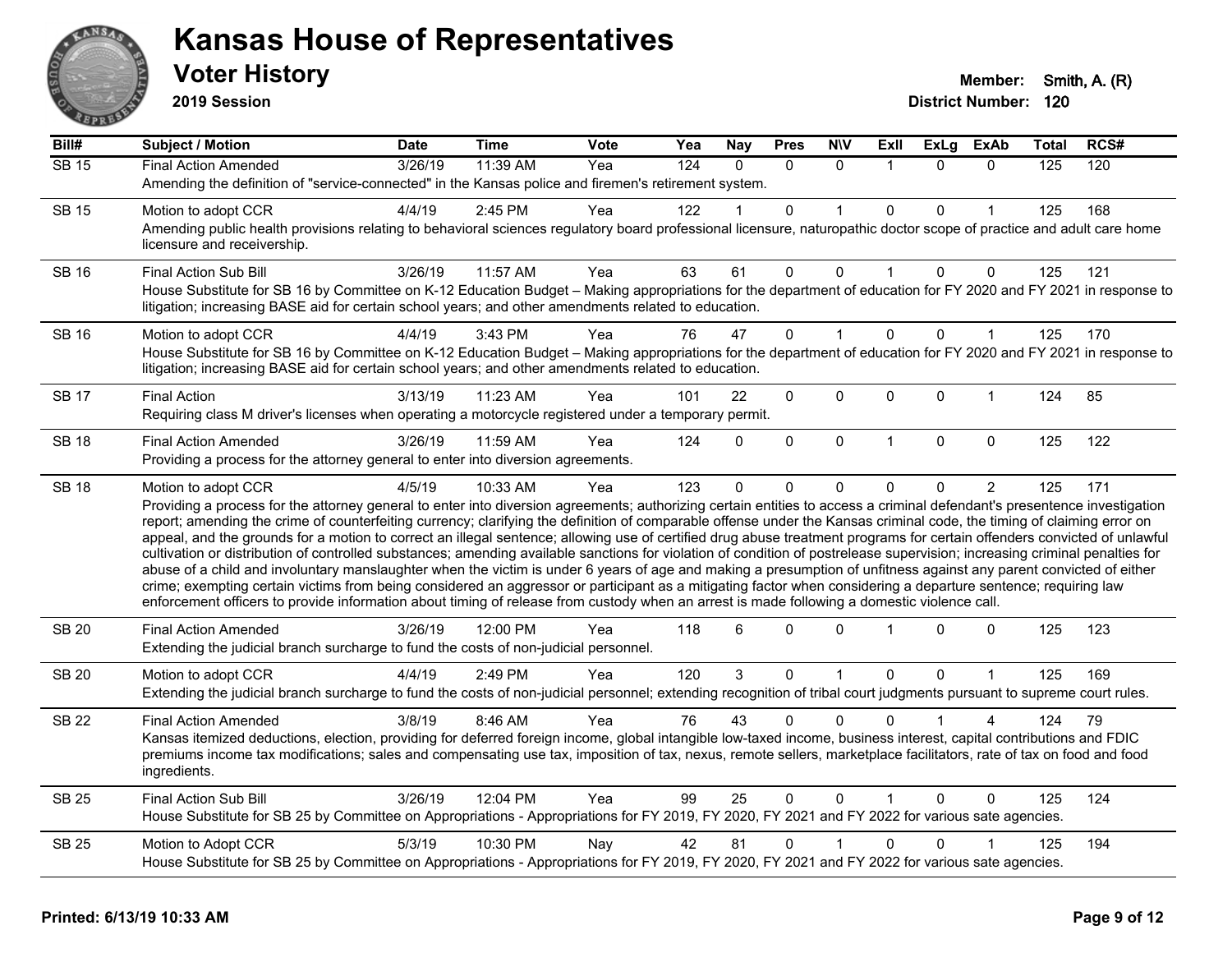

**2019 Session**

**Voter History Member: Smith, A. (R)** 

| $\overline{Bill#}$ | <b>Subject / Motion</b>                                                                                                                                                                     | <b>Date</b> | <b>Time</b> | <b>Vote</b> | Yea | <b>Nay</b>     | <b>Pres</b>    | <b>NIV</b>     | ExIl           | <b>ExLg</b>  | <b>ExAb</b>      | <b>Total</b> | RCS# |
|--------------------|---------------------------------------------------------------------------------------------------------------------------------------------------------------------------------------------|-------------|-------------|-------------|-----|----------------|----------------|----------------|----------------|--------------|------------------|--------------|------|
| $\overline{SB25}$  | Motion to adopt CCR                                                                                                                                                                         | 5/4/19      | 8:50 PM     | Yea         | 79  | 45             | $\Omega$       | $\Omega$       | $\Omega$       | $\Omega$     |                  | 125          | 195  |
|                    | House Substitute for SB 25 by Committee on Appropriations - Appropriations for FY 2019, FY 2020, FY 2021 and FY 2022 for various sate agencies.                                             |             |             |             |     |                |                |                |                |              |                  |              |      |
| <b>SB 25</b>       | Consideration of Veto                                                                                                                                                                       | 5/29/19     | 1:35 PM     | Yea         | 86  | 30             | 0              | $\mathbf 0$    | $\Omega$       | $\Omega$     | 9                | 125          | 206  |
|                    | House Substitute for SB 25 by Committee on Appropriations - Appropriations for FY 2019, FY 2020, FY 2021 and FY 2022 for various sate agencies.                                             |             |             |             |     |                |                |                |                |              |                  |              |      |
| <b>SB 28</b>       | <b>Final Action Amended</b>                                                                                                                                                                 | 3/26/19     | 12:05 PM    | Yea         | 123 | $\mathbf 1$    | 0              | $\mathbf 0$    | $\overline{1}$ | $\Omega$     | $\mathbf 0$      | 125          | 125  |
|                    | Updating the expiration date of risk-based capital instructions.                                                                                                                            |             |             |             |     |                |                |                |                |              |                  |              |      |
| <b>SB 28</b>       | Motion to adopt CCR                                                                                                                                                                         | 5/5/19      | 12:16 AM    | Nay         | 87  | 36             | $\overline{0}$ | $\overline{2}$ | 0              | 0            | $\mathbf 0$      | 125          | 199  |
|                    | Creating an affirmative defense to the crime of possession of a controlled substance for possession of certain medical treatments; amending podiatrist qualifications.                      |             |             |             |     |                |                |                |                |              |                  |              |      |
|                    |                                                                                                                                                                                             |             |             |             |     |                |                |                |                |              |                  |              |      |
| SB 39              | <b>Final Action</b><br>Compensation for warranty services under the vehicle dealers and manufacturers licensing act.                                                                        | 3/13/19     | 11:24 AM    | Yea         | 122 | $\mathbf 1$    | $\Omega$       | $\mathbf 0$    | $\Omega$       | 0            | $\mathbf 1$      | 124          | 86   |
|                    |                                                                                                                                                                                             |             |             |             |     |                |                |                |                |              |                  |              |      |
| <b>SB 40</b>       | <b>Final Action</b>                                                                                                                                                                         | 3/20/19     | 11:28 AM    | Yea         | 123 | 0              | $\Omega$       | 0              | $\Omega$       | $\Omega$     | $\boldsymbol{2}$ | 125          | 89   |
|                    | Removing expired warning provision for approach of an emergency vehicle traffic violation.                                                                                                  |             |             |             |     |                |                |                |                |              |                  |              |      |
| <b>SB 41</b>       | <b>Final Action</b>                                                                                                                                                                         | 3/20/19     | 11:36 AM    | Yea         | 109 | 14             | 0              | $\mathbf 0$    | 0              | 0            | $\overline{c}$   | 125          | 90   |
|                    | Clarifying that a violation of the statute requiring seat belt use is a traffic infraction.                                                                                                 |             |             |             |     |                |                |                |                |              |                  |              |      |
| <b>SB 53</b>       | <b>Final Action Amended</b>                                                                                                                                                                 | 3/26/19     | 12:07 PM    | Nay         | 88  | 36             | 0              | $\mathbf 0$    | $\mathbf{1}$   | 0            | 0                | 125          | 126  |
|                    | Designating the official red and white wine grapes of Kansas.                                                                                                                               |             |             |             |     |                |                |                |                |              |                  |              |      |
| <b>SB 53</b>       | Motion to adopt CCR                                                                                                                                                                         | 5/5/19      | 12:20 AM    | Yea         | 123 | 0              | $\mathbf 0$    | $\overline{c}$ | 0              | 0            | 0                | 125          | 200  |
|                    | Updating certain emergency medical services-related statutes.                                                                                                                               |             |             |             |     |                |                |                |                |              |                  |              |      |
| <b>SB 59</b>       | <b>Final Action</b>                                                                                                                                                                         | 3/20/19     | 11:38 AM    | Yea         | 115 | 8              | 0              | $\pmb{0}$      | $\Omega$       | 0            | $\overline{2}$   | 125          | 91   |
|                    | Eudora community library district act.                                                                                                                                                      |             |             |             |     |                |                |                |                |              |                  |              |      |
|                    |                                                                                                                                                                                             |             |             |             |     |                |                |                |                |              |                  |              |      |
| SB 60              | <b>Final Action</b><br>Amending Kansas real estate commission licensing provisions for brokers and sales persons.                                                                           | 3/26/19     | 12:08 PM    | Yea         | 107 | 17             | $\mathbf 0$    | $\mathbf 0$    | $\mathbf{1}$   | 0            | 0                | 125          | 127  |
|                    |                                                                                                                                                                                             |             |             |             |     |                |                |                |                |              |                  |              |      |
| SB 63              | <b>Final Action Amended</b>                                                                                                                                                                 | 3/26/19     | 12:09 PM    | Yea         | 124 | $\overline{0}$ | $\mathbf 0$    | $\pmb{0}$      | $\mathbf{1}$   | 0            | $\mathbf 0$      | 125          | 128  |
|                    | Allowing cities to authorize the use of transportation network company signs in vehicles.                                                                                                   |             |             |             |     |                |                |                |                |              |                  |              |      |
| SB 63              | Motion to adopt CCR                                                                                                                                                                         | 4/5/19      | 3:31 PM     | Yea         | 101 | 20             | $\overline{0}$ | $\Omega$       | $\Omega$       | $\Omega$     | $\Delta$         | 125          | 184  |
|                    | Allowing lighting devices in transportation network company vehicles; regulating the operation of electric-assisted scooters; allowing for the installation of certain light                |             |             |             |     |                |                |                |                |              |                  |              |      |
|                    | screening material on windshields; allowing all-terrain and work-site utility vehicles to operate on a federal or state highway; requiring vehicles to stop for on-track train<br>equipment |             |             |             |     |                |                |                |                |              |                  |              |      |
|                    |                                                                                                                                                                                             |             |             |             |     |                |                |                |                |              |                  |              |      |
| SB 66              | <b>Final Action Amended</b>                                                                                                                                                                 | 3/26/19     | 12:10 PM    | Yea         | 123 | $\mathbf{1}$   | 0              | $\mathbf 0$    | $\overline{1}$ | $\mathbf{0}$ | 0                | 125          | 129  |
|                    | Exempting certain domestic insurers from filing enterprise risk reports.                                                                                                                    |             |             |             |     |                |                |                |                |              |                  |              |      |
| SB 67              | <b>Final Action Amended</b>                                                                                                                                                                 | 3/26/19     | 12:11 PM    | Yea         | 124 | $\mathbf 0$    | 0              | $\mathbf 0$    | $\mathbf{1}$   | 0            | 0                | 125          | 130  |
|                    | Requiring notification to patients that the effects of a medication abortion may be reversible.                                                                                             |             |             |             |     |                |                |                |                |              |                  |              |      |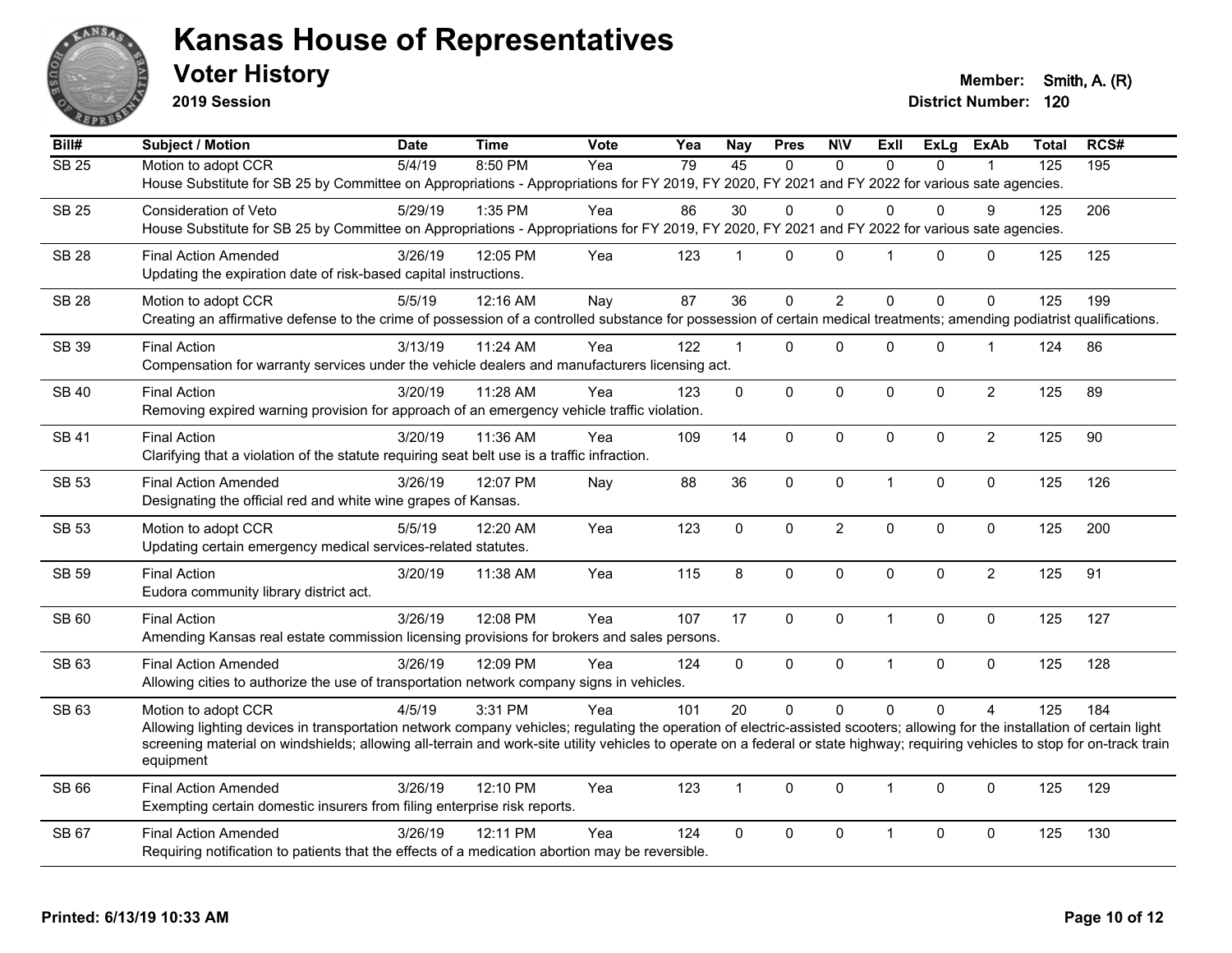

**2019 Session**

| Bill#         | <b>Subject / Motion</b>                                                                                                                                                                                                                                                                          | <b>Date</b> | <b>Time</b> | Vote | Yea | <b>Nay</b>      | <b>Pres</b>  | <b>NIV</b>   | ExII           | ExLg         | <b>ExAb</b>    | <b>Total</b> | RCS# |
|---------------|--------------------------------------------------------------------------------------------------------------------------------------------------------------------------------------------------------------------------------------------------------------------------------------------------|-------------|-------------|------|-----|-----------------|--------------|--------------|----------------|--------------|----------------|--------------|------|
| <b>SB 67</b>  | Motion to adopt CCR<br>Requiring notification to patients that the effects of a medication abortion may be reversible.                                                                                                                                                                           | 4/5/19      | 5:24 PM     | Yea  | 85  | $\overline{35}$ | $\Omega$     | $\mathbf{0}$ | $\Omega$       | $\Omega$     | 5              | 125          | 188  |
| SB 67         | Consideration of Veto<br>Requiring notification to patients that the effects of a medication abortion may be reversible.                                                                                                                                                                         | 5/1/19      | 1:02 PM     | Yea  | 82  | 43              | $\mathbf{0}$ | $\mathbf{0}$ | $\Omega$       | $\Omega$     | $\mathbf{0}$   | 125          | 190  |
| <b>SB 68</b>  | <b>Final Action</b><br>Prohibiting cities from requiring a valid contract franchise ordinance for the provision of wireless telecommunications services.                                                                                                                                         | 3/26/19     | 12:13 PM    | Yea  | 112 | 12              | $\mathbf 0$  | 0            |                | $\mathbf 0$  | $\mathbf{0}$   | 125          | 131  |
| SB 69         | <b>Final Action Amended</b><br>Substitute for SB 69 by Committee on Utilities - Requiring an electric rate study of certain electric utilities.                                                                                                                                                  | 3/26/19     | 12:15 PM    | Yea  | 117 | 7               | $\Omega$     | $\Omega$     |                | $\mathbf{0}$ | $\mathbf{0}$   | 125          | 132  |
| <b>SB70</b>   | <b>Final Action Amended</b><br>Allowing for temporary permits for the selling and serving of alcoholic liquor.                                                                                                                                                                                   | 3/27/19     | 9:09 AM     | Yea  | 119 | 5               | $\mathbf 0$  | $\mathbf 0$  | $\mathbf 0$    | $\pmb{0}$    | $\mathbf{1}$   | 125          | 157  |
| <b>SB70</b>   | Motion to adopt CCR<br>Alcoholic liquor amendments relating to temporary permits, delivery of alcoholic liquors to consumers, common consumption areas and producer permits.                                                                                                                     | 4/5/19      | 11:02 AM    | Yea  | 119 | $\overline{A}$  | $\mathbf{0}$ | $\Omega$     | $\Omega$       | $\Omega$     | $\overline{2}$ | 125          | 173  |
| <b>SB71</b>   | <b>Final Action</b><br>Eliminating the expiration of the postsecondary technical education authority and requiring a report to the legislature.                                                                                                                                                  | 3/26/19     | 12:16 PM    | Yea  | 123 |                 | $\Omega$     | 0            |                | $\mathbf 0$  | $\mathbf{0}$   | 125          | 133  |
| <b>SB77</b>   | <b>Final Action Amended</b><br>Requiring the department for children and families to offer services to children with problem sexual behavior and to such child's family.                                                                                                                         | 3/26/19     | 12:17 PM    | Yea  | 124 | $\Omega$        | $\Omega$     | 0            |                | $\mathbf 0$  | $\mathbf{0}$   | 125          | 134  |
| <b>SB78</b>   | <b>Final Action Amended</b><br>Regulating assignment of rights or benefits to a residential contractor under a property and casualty insurance policy insuring residential real estate.                                                                                                          | 3/26/19     | 12:18 PM    | Yea  | 123 |                 | $\mathbf{0}$ | $\Omega$     |                | $\mathbf{0}$ | $\mathbf 0$    | 125          | 135  |
| <b>SB78</b>   | Motion to Adopt CCR<br>Regulating assignment of rights or benefits to a residential contractor under a property and casualty insurance policy insuring residential real estate; enacting housing<br>protections for victims of domestic violence, sexual assault, human trafficking or stalking. | 4/5/19      | 10:50 AM    | Yea  | 100 | 23              | $\Omega$     | $\Omega$     | $\Omega$       | $\Omega$     | 2              | 125          | 172  |
| SB 82         | <b>Final Action</b><br>Updating the state banking code.                                                                                                                                                                                                                                          | 3/26/19     | 12:19 PM    | Yea  | 124 | $\mathbf{0}$    | $\mathbf 0$  | 0            | $\overline{1}$ | $\mathbf 0$  | $\mathbf 0$    | 125          | 136  |
| SB 90         | <b>Final Action</b><br>Extending the tax credit under the center for entrepreneurship act to financial institutions and increasing the annual tax credit limit for all contributors.                                                                                                             | 3/26/19     | 12:20 PM    | Yea  | 122 | $\overline{2}$  | $\mathbf{0}$ | $\mathbf{0}$ |                | $\mathbf{0}$ | $\mathbf{0}$   | 125          | 137  |
| SB 94         | <b>Final Action</b><br>Establishing a minimum course duration for motor vehicle accident prevention courses.                                                                                                                                                                                     | 3/26/19     | 12:22 PM    | Yea  | 120 | 4               | $\mathbf{0}$ | 0            |                | $\mathbf 0$  | $\mathbf 0$    | 125          | 138  |
| <b>SB 97</b>  | <b>Final Action</b><br>Division of vehicles registering fleet vehicles.                                                                                                                                                                                                                          | 3/26/19     | 12:23 PM    | Yea  | 124 | $\mathbf 0$     | $\mathbf{0}$ | $\Omega$     | $\mathbf 1$    | $\mathbf 0$  | $\mathbf 0$    | 125          | 139  |
| <b>SB 105</b> | <b>Final Action</b><br>Elections; cities; date for taking office.                                                                                                                                                                                                                                | 3/25/19     | 10:33 AM    | Yea  | 124 | $\Omega$        | $\mathbf{0}$ | $\Omega$     | 1              | $\mathbf 0$  | $\mathbf{0}$   | 125          | 103  |